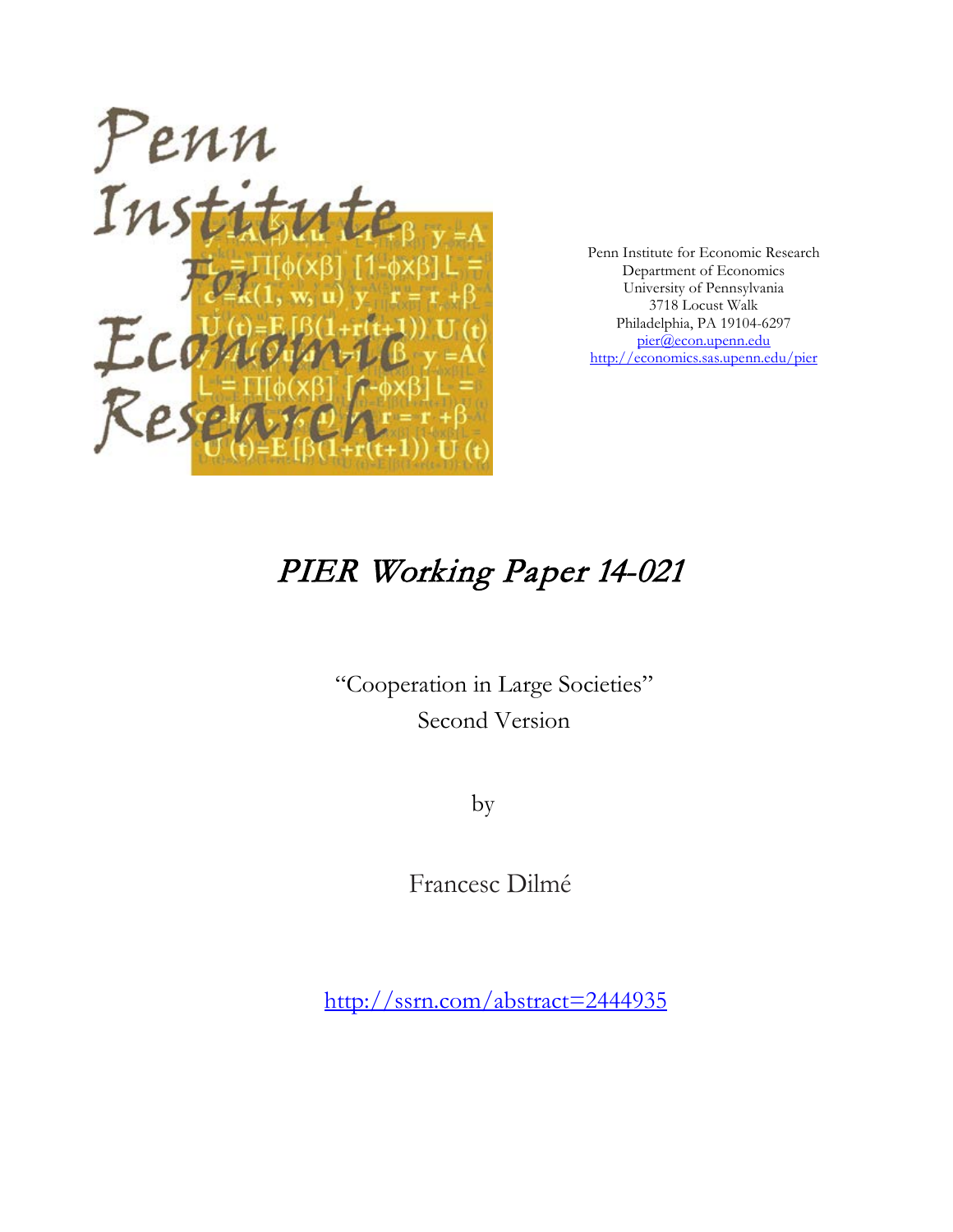## Cooperation in Large Societies<sup>∗</sup>

Francesc Dilmé†

June 1, 2014

#### Abstract

This paper investigates how cooperation can be sustained in large societies even in the presence of agents who never cooperate. In order to do this, we consider a large but finite society where in each period agents are randomly matched in pairs. Nature decides, within each match, which agent needs help in order to avoid some loss, and which agent can help him incurring a cost smaller than the loss. Each agent observes only his own history, and we assume that agents do not recognize each other. We introduce and characterize a class of equilibria, named linear equilibria, in which cooperation takes place. Within this class, efficiency can be achieved with simple oneperiod strategies, which are close to a tit-for-tat strategy when the society is large, and which generate smooth dynamics of the expected average level of cooperation. Unlike previously suggested equilibria in similar environments, our equilibria are robust to the presence of behavioral agents and other perturbations of the base model. We also apply our model to bilateral trade with many traders, where we find that the mechanism of transmitting defections is transmissive and not contagious as in our base model.

Keywords: Cooperation, Many Agents, Repeated Games, Unilateral Help. JEL Classification: D82, C73, D64.

<sup>∗</sup>Work in progress. I am very grateful to George Mailath and Andy Postlewaite for their comments and encouragement, and the University of Pennsylvania's Micro Lunch seminar participants for their useful comments.

<sup>†</sup>University of Bonn. fdilme@uni-bonn.de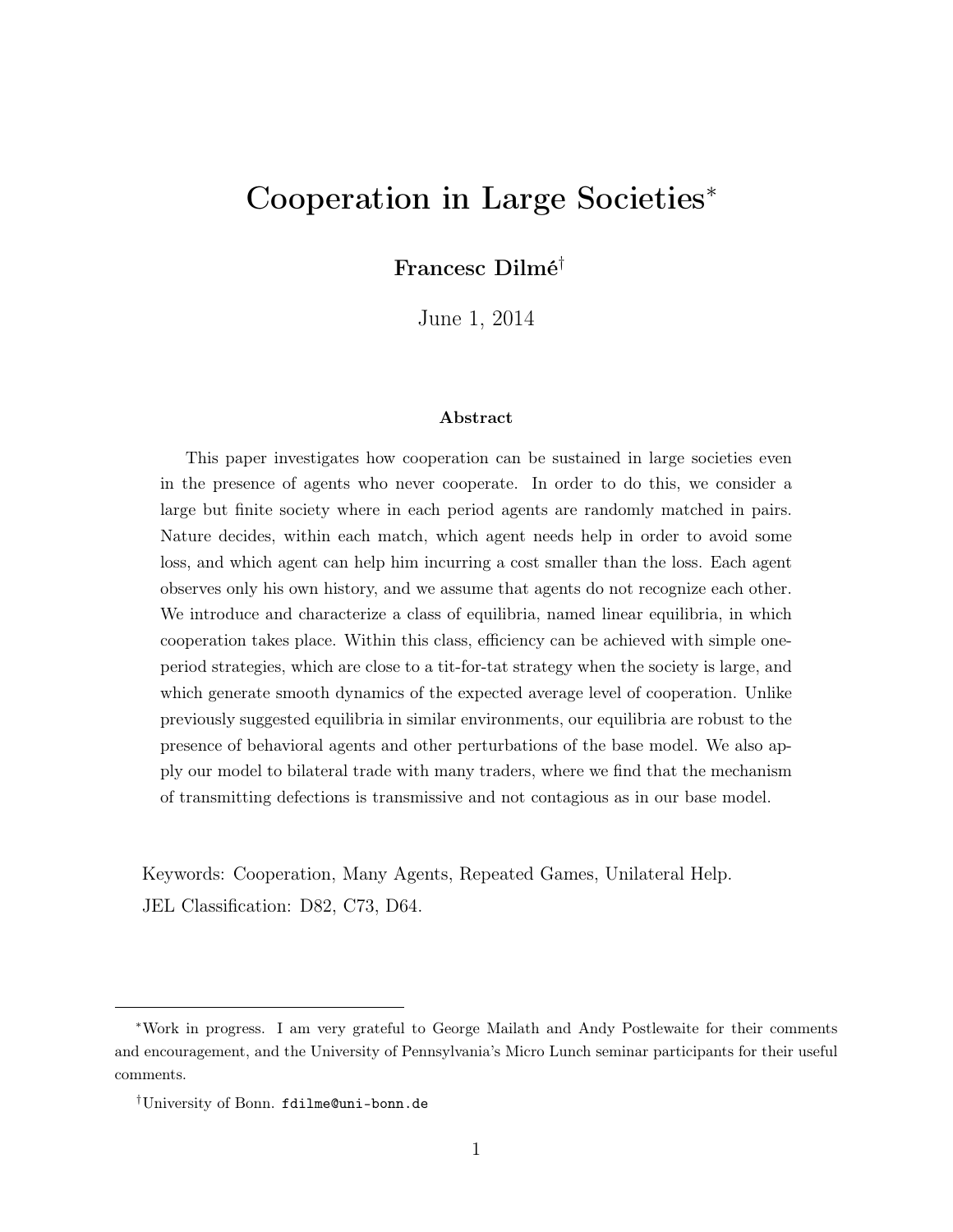## 1 Introduction

The goal of this paper is to rationalize why people help other people who are unknown to them. In order to do this, we construct a model and propose a new class of equilibria that induce help in a large society. Differently from the previously proposed equilibria (see the literature review below), we find that cooperation is robust to some perturbations like, for example, the presence of agents who never cooperate.

We consider a finite but potentially large society. In each period, agents are uniformly randomly matched in pairs. Within each match nature decides who is the (potential) helper and who is the (potential) receiver (of the help). The helper decides between helping, which is costly for him but saves a bigger cost to the receiver, or not helping. We assume anonymity (i.e., agents do not recognize their past opponents) and that agents observe only the outcomes of their own matches. In this environment, where incentivizing cooperative behavior may be difficult, we find equilibria where cooperation takes place even when trembles or behavioral agents are present.

In our model, due to anonymity, individual punishments cannot be used to provide incentives. Also, if, for example, there are behavioral agents who never help, social punishments cannot be too harsh; otherwise, cooperation would be unsustainable and not incentive compatible. Our equilibrium strategies generate non-explosive but persistent punishments that make cooperation incentive compatible and robust.

Our equilibrium strategies balance the incentive of helping (in order to "improve" the continuation play of the rest of the society) and not helping (in order to get a high current individual payoff). In order for an equilibrium strategy to provide incentives to help, when an agent does not help, it must be the case that the rest of the society is "worsened," so then it is more likely that he is going to not be helped in the future. Still, the incentive of an agent to help cannot be too strong, since non-cooperative behavior has to be persistent enough in the society so defectors can be punished. Nevertheless, given that when an agent is not helped he does not know whether his opponent was a deviator himself or he was just perpetuating a deviation in order to punish someone else, the punishers are as punished as the deviators. So, agents could have the incentive to "forgive," that is, to "pretend" that they were helped in order to not be punished themselves. We show that simple one-periodmemory strategies balance the incentive to help and not help after each history.

When the society is large, our equilibrium strategies are close to a tit-for-tat strategy, that is, with a very high probability each agent reproduces in the current period the action that was played in his stage game of the previous period. Tit-for-tat-like strategies make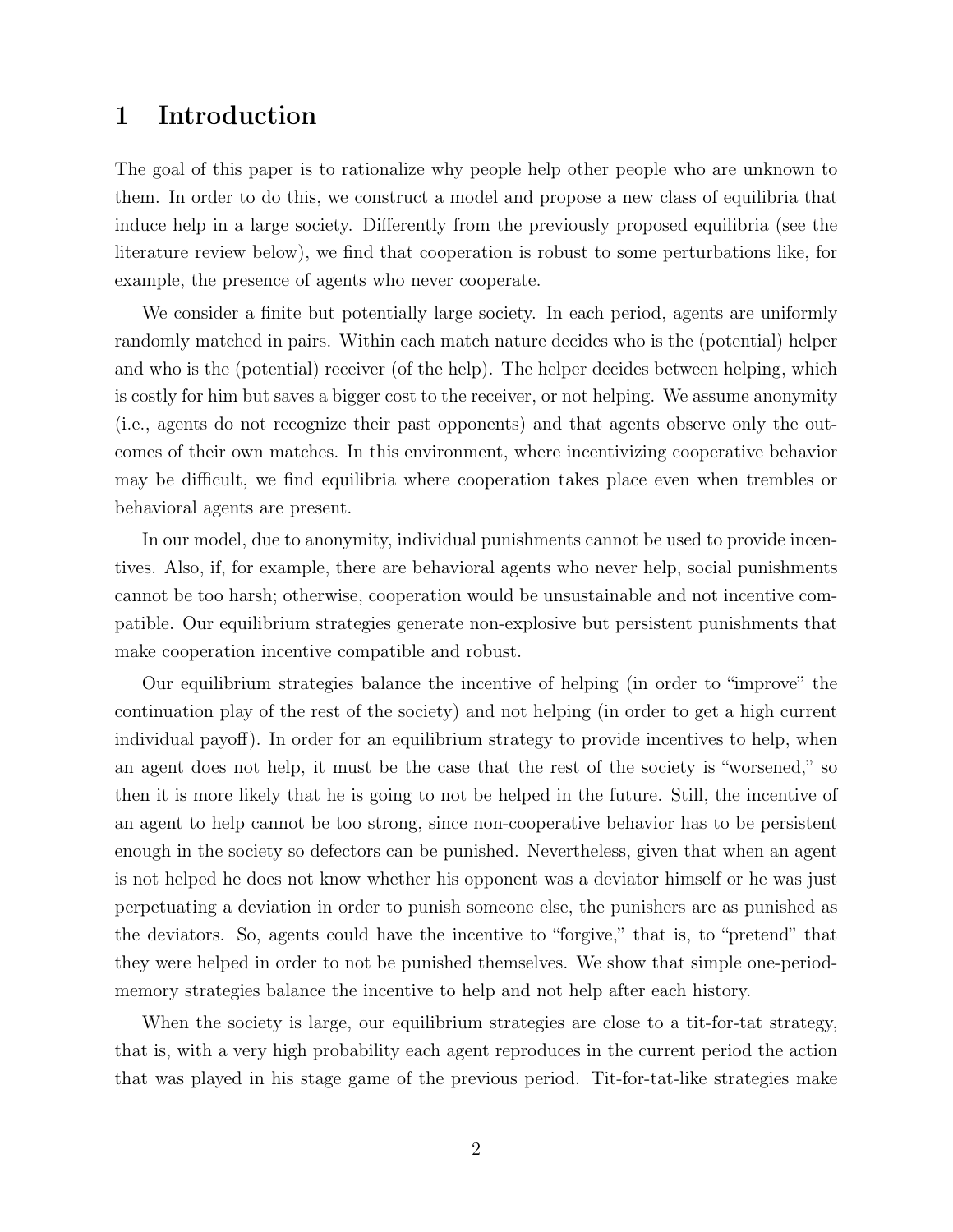the effects of each action in the continuation play of the rest of the society small but persistent enough that each agent's incentives are balanced. As a consequence, a defection does not lead to an exponential contagion of non-cooperative behavior, but instead leads to a contagion that, in expectation, slowly disappears over time. As a result, we show that the expected fraction of agents helping in each period evolves smoothly over time.

We show that the existence of equilibria with cooperation is robust to the presence of perturbations such as trembles, behavioral types, or entry/exit of agents; and it depends only on the "total size" of the perturbation (for example, the number of behavioral types or the total probability of a mistake). The reason is that our mechanism to promote cooperation relies on the persistence of the effects of individual actions on the continuation play of the society. Since the "total size" of the perturbation is a measure of how fast information is lost, it therefore determines the existence of equilibria with cooperation. In contrast, we find that the long-run maximum level of cooperation depends also on the direction of the perturbation. For example, we prove that the existence of equilibria with cooperation depends only on the fraction of behavioral types in the society, while long-run full cooperation is reachable only when they cooperate for sure.

Our results can be extended to model bilateral trade in environments with a lot of traders whose products have characteristics that are unobservable at the moment the trade takes place. In those environments, efficiency is only reached if there traders trust eachother. We find that equilibria with trust exist only when the utility is separable, which is a reasonable assumption in bilateral trade environments. In this case, the mechanism to keep incentives is found to be transmissive, in contrast to the unilateral help case, where it is contagious.

After this introduction, there is a review of the literature related to our model. Section [2](#page-4-0) introduces our unilateral help model, we introduce linear equilibria where cooperation takes place and we analyze their properties when the society gets large. Robustness to perturbations like entry/exit of agents, behavioral agents and trembles is studied in Section [3.](#page-13-0) Section [4](#page-18-0) extends our results to a bilateral-trade model and Section [5](#page-20-0) concludes. An appendix is used to provide the proofs of the results stated in the previous sections.

#### 1.1 Literature Review

Kandori (1992), Ellison (1994), Harrington (1995) and Deb and González-Díaz (2011) consider repeated games with many agents and random matching and assume that there is no information about the opponent. These papers analyze grim-trigger-like (contagious) equilibria in which each player cooperates until he is defeated. After a defection, there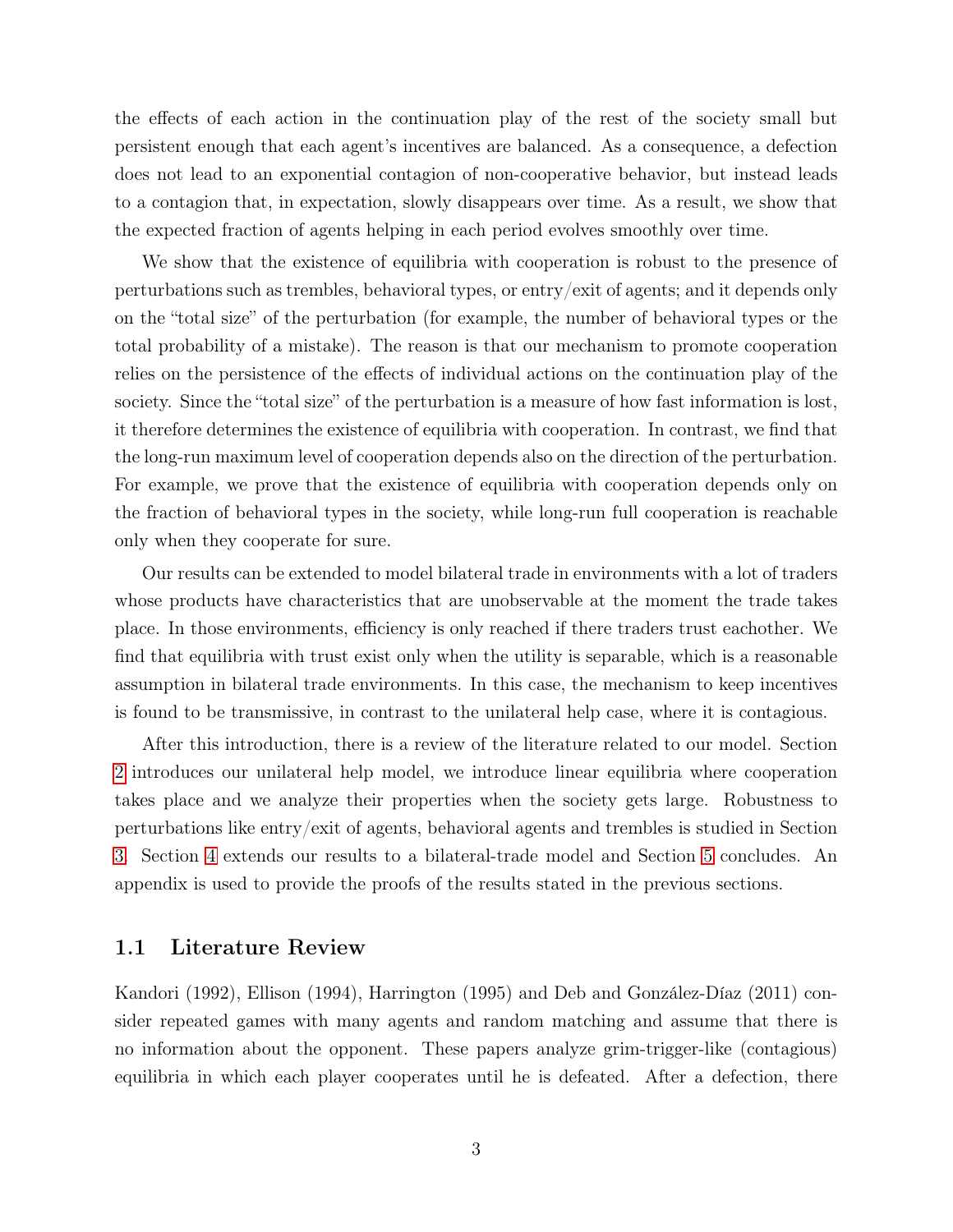is an exponential contagion, leading to a fully non-cooperative behavior. Using a public randomization device, cooperation can be restored. These equilibria are extremely fragile to small perturbations of the model, such as the introduction of a single non-cooperative behavioral agent. Also, when mistakes are introduced the whole society oscillates between total cooperation or complete defection. Our equilibrium strategies, instead, are close to a tit-for-tat strategy, are robust to some perturbations and feature smooth evolution of the aggregate level of cooperation. They provide us with a different and less fragile mechanism through which cooperation can be sustained, which generates significantly different cooperation dynamics.

Other models in the game theoretical literature on cooperation in large societies assume some degree of knowledge about the opponent in order to sustain cooperation. For example, Kandori (1992) considers the case where every agent knows everything that happens in the game. Okuno-Fujiwara and Postlewaite (1995) assume that agents have a social status that is updated over time according to some social norm. In Takahashi (2010) agents observe only their opponent's past play. Deb (2008) introduces cheap talk before each stage game takes place. In most of these models, folk theorems can be proved; that is, keeping the size of the society constant, if agents are patient enough, all rational payoffs can be achieved. Our model focuses on the potentially most hostile environment for cooperation, where agents have no other information than their own past play. So, even though additional information can potentially improve the efficiency and robustness of equilibrium cooperation, we believe that it is important to know what can be achieved in the absence of it.

Our equilibria are belief-free equilibria, in the sense that the continuation play of an agent is optimal independently of the current total history. These equilibria were introduced by Piccione (2002) and Ely and Välimäki (2002). We will use a version of the concept that Ely, Hörner and Olszewski (2005) adapted to games with incomplete information such as ours. As we will see, freedom from beliefs will allow us to make the strategy depend, in a simple way, on the individual history.

## <span id="page-4-0"></span>2 The Model

#### 2.1 Unilateral Help

One of the main goals of this paper is to understand myopically suboptimal behavior that takes place in large societies. The simplest model of such behavior is one with "unilateral help." By unilateral help we mean a situation where there is one agent who needs help (the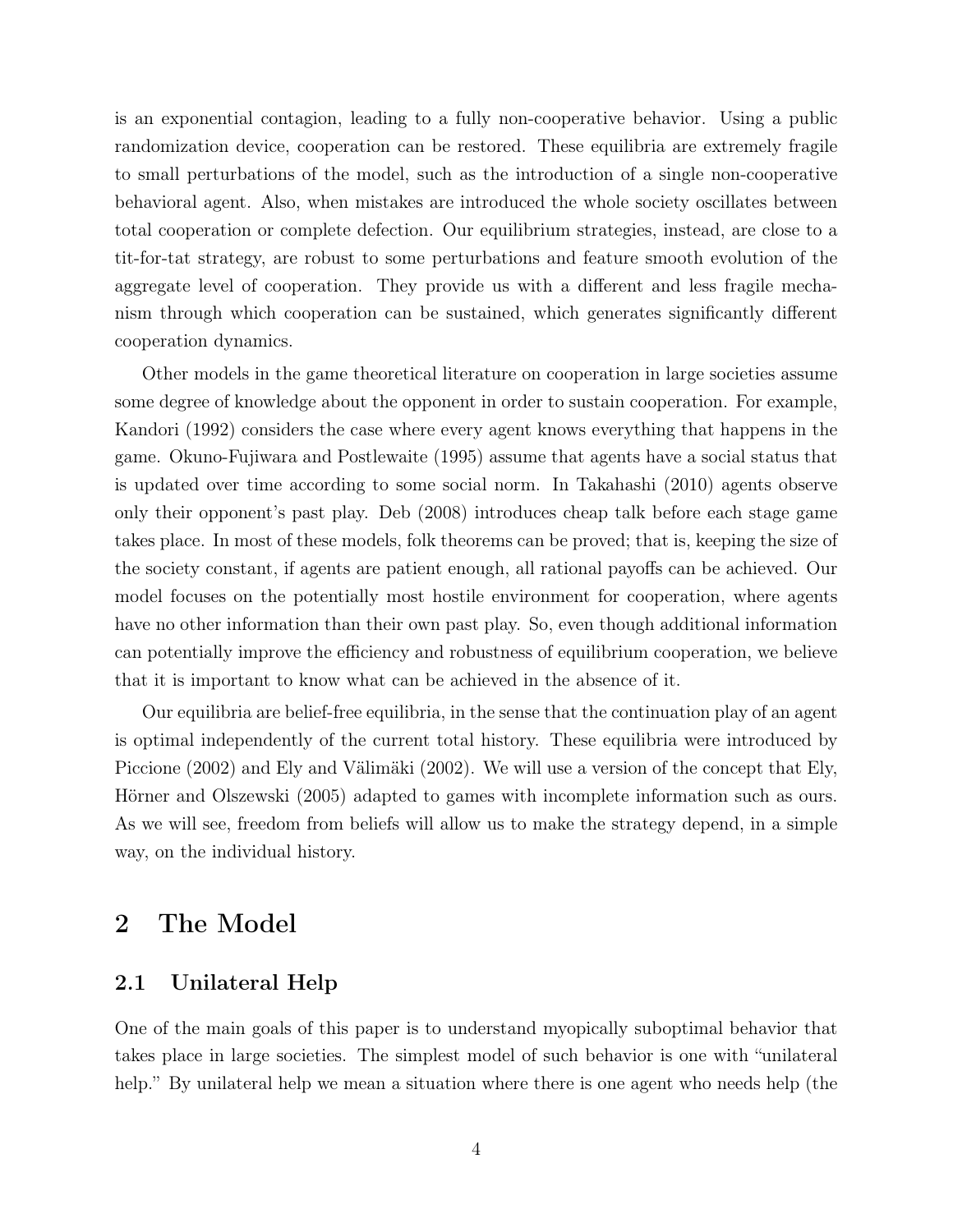"receiver") and another agent who can decide to help him or not (the "helper"). Helping is costly to the helper, so it is individually suboptimal. Nevertheless, if helping is beneficial enough from the receiver's point of view, it is socially optimal.<sup>[1](#page-5-0)</sup>

In order to model the previous situation, consider the following 2-player stage game  $\Gamma$ (often referred to as the (random) dictator game):

- 1. First, nature randomly assigns to each player a different role  $\theta \in \Theta \equiv \{R, H\}$ , where  $R$  is called the "receiver" and  $H$  is called the "helper."
- 2. After the role assignment, the helper decides on an action in  $a \in A \equiv \{D, C\}$ , where D is called "defection" (i.e., not helping) while C is called "cooperation" (i.e., helping).<sup>[2](#page-5-1)</sup>
- 3. The payoffs after the action  $a \in A$  is chosen are  $u_a^H$  for the helper and  $u_a^R$  for the receiver, which are given by<sup>[3](#page-5-2)</sup>

$$
C\left[\frac{(u_C^H = -\ell, u_C^R = 0)}{(u_D^H = 0, u_D^R = -g)}\right]
$$

We assume that  $g > \ell > 0$  so, from a social point of view, C is desirable.

Using our motivation, we interpret the previous game as a situation where an agent (the receiver) may incur a loss of g. Another agent (the helper) may help the receiver to prevent this loss at cost  $\ell$ . Since  $g > \ell > 0$ , cooperation is socially optimal. Nevertheless, in the unique Nash equilibrium of the previous game the helper does not help the receiver.

#### <span id="page-5-3"></span>2.2 Repeated Unilateral Help in Societies

As is well known in the repeated-games literature, myopically suboptimal behavior may be sustained when a stage game is (infinitely) repeated. In order for the intertemporal incentives to work, players should value enough the future (so future punishments/rewards

<span id="page-5-0"></span><sup>1</sup>Given that the players are ex-ante identical, by socially optimal we mean that helping is the symmetric strategy profile that maximizes the individual ex-ante payoff of each player (before role assignment) in the stage game.

<span id="page-5-1"></span><sup>2</sup>Even though most of the results are valid for a richer action space, we focus on the 2-action case in order to make our results clear. Still, our notation allows an immediate generalization to the multiple actions case, which is briefly analyzed at the end of this section.

<span id="page-5-2"></span><sup>&</sup>lt;sup>3</sup>These payoffs are used without lost of generality. Indeed, any four real values  $u_C^H$ ,  $u_D^H$ ,  $u_C^R$  and  $u_D^R$ , satisfying  $u_C^H < u_D^H$  (myopic incentive to play D),  $u_C^R > u_D^R$  (R prefers to be helped) and  $u_C^H + u_C^R > u_D^H + u_D^R$  (helping is socially optimal) generate the same set of equilibria in both the stage game and the repeated game.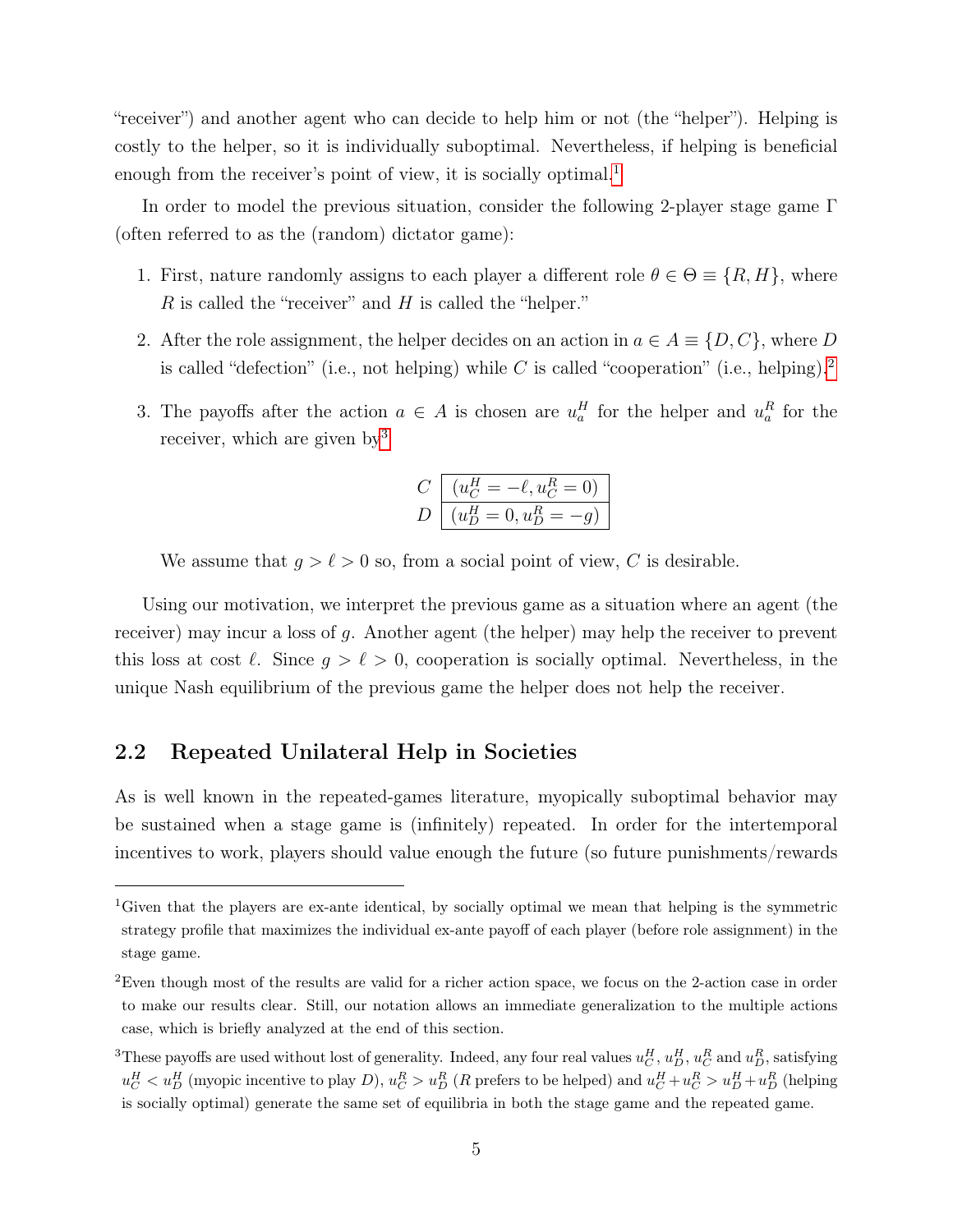counterbalance the myopic incentives) and actions should be observable enough (so the myopically/socially optimal actions can be punished/rewarded).

We now consider our stage (unilateral-help) game Γ played repeatedly in a society composed of a potentially large (but finite) number of players (or agents). We assume anonymity; that is, a player is not able to recognize his previous opponents and also players have no in-formation other than their past stage-game outcomes.<sup>[4](#page-6-0)</sup> In this case, anonymity and the lack of aggregate information play a role similar to non-observability in the standard repeated games models with imperfect monitoring: they make punishing deviators potentially very difficult. Our goal is to find explicit equilibria in this environment in which cooperation is sustained even in the presence of behavioral agents.

Time is discrete,  $t = 0, 1, 2, ...$  Consider a set  $\mathcal{N} \equiv \{1, ..., N\}$  of players (or agents), N even. In each period players are uniformly randomly matched in pairs and play Γ. All players have a common discount factor  $\delta \in (0,1)$ .

Let  $\mathcal{H}_{ind} \equiv \cup_{t=0}^{\infty} (\Theta \times A)^t$  denote the set of individual histories. For a given player  $i \in \mathcal{N}$ and history  $h^i \in \mathcal{H}_{ind}$ ,  $h_t^i \in \Theta \times A$  specifies what role was assigned to player i in period t and the action that was chosen in period t's stage game (by him if  $h_{t,1}^i = H$  or by his opponent if  $h_{t,1}^i = R$ ). Let's define  $\mathcal{H}^* \equiv \bigcup_{t=0}^{\infty} (\Theta \times A)^{tN}$  as the set of aggregate histories. An aggregate history  $h^T \in \mathcal{H}^*$  is consistent if there exist T matching functions<sup>[5](#page-6-1)</sup>  $\{\sigma_t\}_{t=0}^{T-1}$ such that  $h_{t,1}^i \neq h_{t,1}^{\sigma_t(i)}$  $\sigma_{t}(i)$  (different agents within a macth have different roles) and  $h_{t,2}^{i} = h_{t,2}^{\sigma_t(i)}$  $_{t,2}$ (the action realized is the same), for all  $i \in \mathcal{N}$  and  $t \in \{0, ..., T-1\}$ . Let H denote the set of all aggregate histories that are consistent. Note that  $\mathcal H$  is a strict subset of  $\mathcal H^*$ .

A behavior strategy for player *i* is a function  $\alpha^i : \mathcal{H}_{ind} \to [0, 1]$  indicating the probability that, conditional on being chosen the helper, player *i* chooses action  $C$  (we also use  $a_t^i = 1$ ) to denote that C is chosen, and  $a_t^i = 0$  to denote that D is chosen). Fix a strategy profile  $(\alpha^i)_{i\in\mathcal{N}}$ , where, for each  $t\geq 0$  and  $i\in\mathcal{N}$ ,  $\alpha^i_t\equiv \alpha^i(h^{i,t})$ . Let  $\tilde{V}^i(h^t)$  denote the expected future payoff of a player  $i \in \mathcal{N}$  at time t (as a function of the aggregate history  $h^t \in \mathcal{H}^*$ ).<sup>[6](#page-6-2)</sup>

<span id="page-6-0"></span><sup>&</sup>lt;sup>4</sup>This is in line with Kandori (1992), Ellison (1994), Harrington (1995) and Deb and González-Díaz (2011).

<span id="page-6-1"></span><sup>&</sup>lt;sup>5</sup>A matching function is  $\sigma : \mathcal{N} \to \mathcal{N}$  satisfying  $\sigma(i) \neq i$  and  $\sigma(\sigma(i)) = i, \forall i \in \mathcal{N}$ .

<span id="page-6-2"></span> $6$ Note that since each player observes only his individual history, continuation plays are defined in all histories in  $\mathcal{H}^*$ , so the value function is well defined even for non-consistent histories.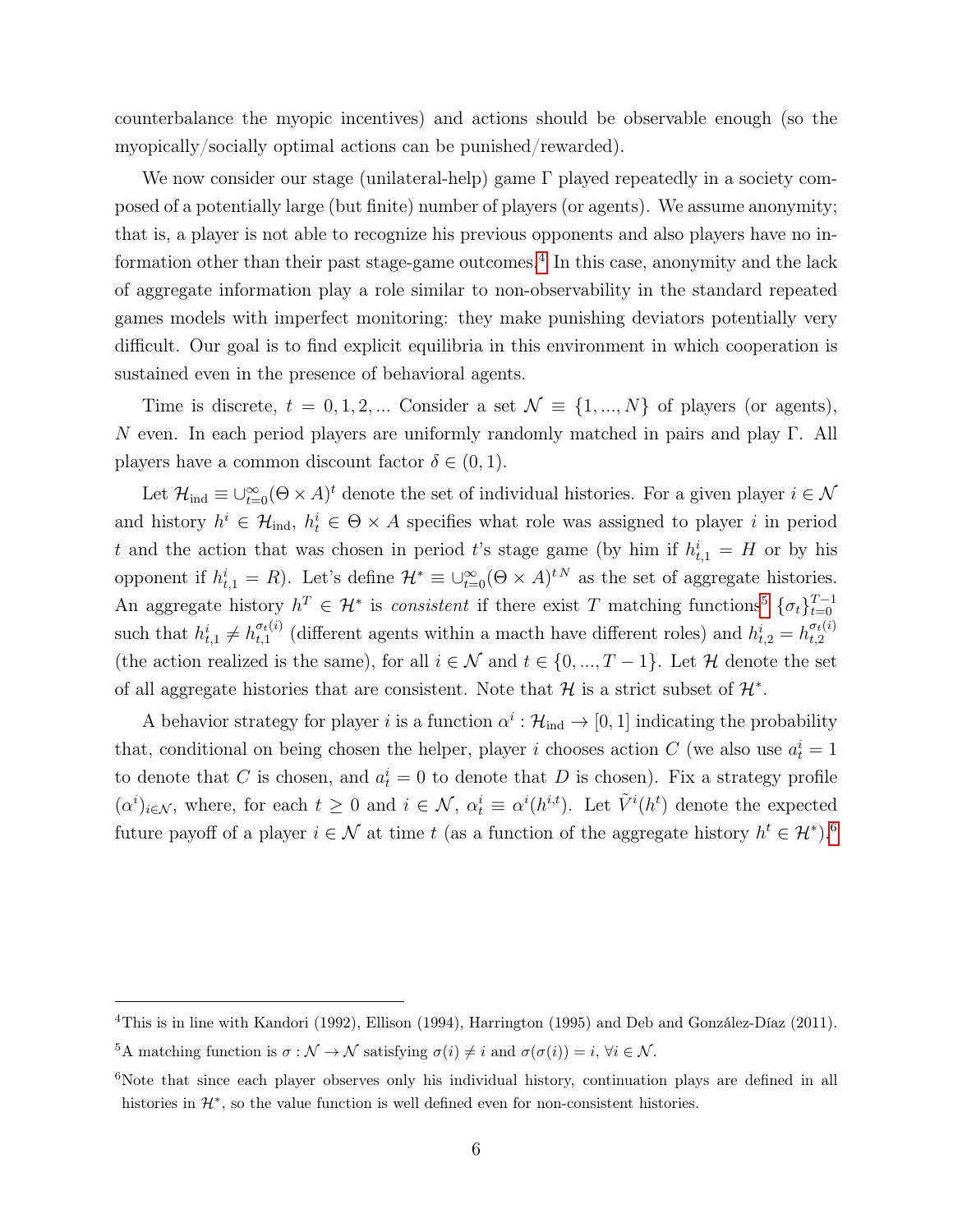We write  $\tilde{V}^i(h^t)$  recursively in the following way:

<span id="page-7-0"></span>
$$
\tilde{V}^{i}(h^{t}) = \frac{1}{2} ((1 - \delta) u^{H}(\alpha_{t}^{i}) + \delta \mathbb{E}_{t} [\tilde{V}^{i}(h^{t+1})|H]) \n+ \frac{1}{2} ((1 - \delta) \sum_{j \neq i} \frac{u^{R}(\alpha_{t}^{j})}{N - 1} + \delta \mathbb{E}_{t} [\tilde{V}^{i}(h^{t+1})|R] ) \n= (1 - \delta) u(\alpha_{t}^{i}, \bar{\alpha}_{t}^{-i}) + \delta \mathbb{E}_{t} [\tilde{V}^{i}(h^{t+1})],
$$
\n(2.1)

where  $u(\alpha_t^i, \bar{\alpha}_t^{-i}) \equiv \frac{1}{2}$  $\frac{1}{2}u^H(\alpha_t^i) + \frac{1}{2}u^R(\bar{\alpha}_t^{-i}), u^H(\alpha_t^i) \equiv -\alpha_t^i \ell \text{ and } u^R(\bar{\alpha}_t^{-i}) = -(1 - \bar{\alpha}_t^{-i}) g, \mathbb{E}_t[\cdot]$ is the expectation over the role assignment and the actions played by players at  $t$  conditional on the total history of the game at time  $t$  (i.e., conditional on the corresponding aggregate history  $h^t$ ),  $\mathbb{E}_t[\cdot|\theta]$  is further conditioned on i being assigned role  $\theta \in \{H, R\}$  at t and, for each history  $h^t$ ,

$$
\bar{\alpha}_t^{-i} \equiv \frac{1}{N-1} \sum_{j \neq i} \alpha_t^j \in \Delta(A)
$$

is the average distribution of actions that player *i* faces at history  $h<sup>t</sup>$  under uniform random matching.

#### Linear Strategies

Note that the period-t payoff in equation [\(2.1\)](#page-7-0) is a linear function of  $\bar{\alpha}_t^{-i}$ . Therefore, we can apply the expectation operator to the arguments of the payoff in each period:

<span id="page-7-1"></span>
$$
V(h^t) = (1 - \delta) \mathbb{E}_t \left[ \sum_{s=0}^{\infty} \delta^s u(\alpha_{t+s}^i, \bar{\alpha}_{t+s}^{-i}) \right] = (1 - \delta) \sum_{s=0}^{\infty} \delta^s u(\mathbb{E}_t[\alpha_{t+s}^i], \mathbb{E}_t[\bar{\alpha}_{t+s}^{-i}]) . \tag{2.2}
$$

Notably, the continuation value of an agent i depends on the complete history of the game only (and linearly) through his own strategy and the random variable  $\mathbb{E}_t[\bar{\alpha}_{t+s}^{-i}]$ . So, in order to find explicit equilibria, we take advantage of the linear structure of the payoffs by looking for strategies where  $\mathbb{E}_t[\bar{\alpha}_{t+1}^{-i}]$  evolves linearly in  $a_t^i$  and  $\bar{\alpha}_t^{-i}$ . In this case, the RHS equation [\(2.1\)](#page-7-0) becomes a linear function of  $\alpha_t^i$  and  $\bar{\alpha}_t^{-i}$ .

**Definition 2.1.** We say that a strategy profile  $(\alpha^i)_{i \in \mathcal{N}}$  yields a linear law of motion if it is symmetric and there exists a linear function  $\Lambda : \Delta(A) \times \Delta(A) \to \Delta(A)$  such that

<span id="page-7-3"></span>
$$
\mathbb{E}[\bar{\alpha}_{t+1}^{-i}|a_t^i, \bar{\alpha}_t^{-i}] = \Lambda(a_t^i, \bar{\alpha}_t^{-i}) \quad \text{ for all } h^t \in \mathcal{H}^*, a_t^i \in A \text{ and } i \in \mathcal{N}.
$$
 (2.3)

<span id="page-7-2"></span>The following theorem characterizes the strategies that yield linear laws of motion: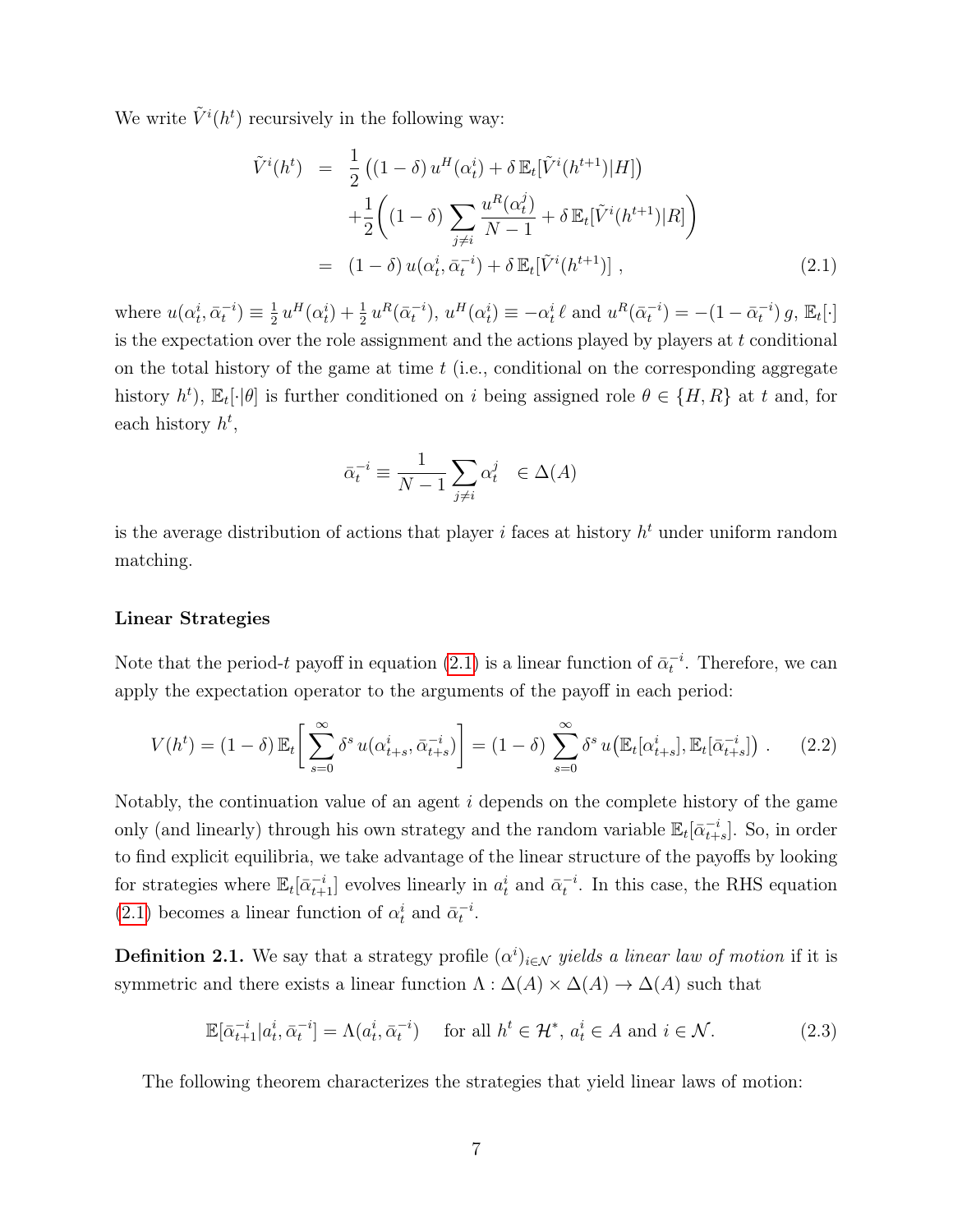**Proposition 2.1.** A symmetric strategy profile  $\alpha$  yields a linear law of motion iff there exists a linear function  $\Psi(\cdot, \cdot)$  such that  $\mathbb{E}_t[\alpha_{t+1}^i | a_t^i, \bar{\alpha}_t^{-i}] = \Psi(a_t^i, \bar{\alpha}_t^{-i})$  for all  $h^t \in \mathcal{H}$  and  $i \in \mathcal{N}$ . Under these strategies, we have

<span id="page-8-2"></span>
$$
\Lambda(a_t^i, \bar{\alpha}_t^{-i}) = \frac{1}{N-1} \Psi(\bar{\alpha}_t^{-i}, a_t^i) + \frac{N-2}{N-1} \Psi(\bar{\alpha}_t^{-i}, \bar{\alpha}_t^{-i}) ,
$$
\n(2.4)

and  $\mathbb{E}_t[\bar{\alpha}_{t+1}] = \Psi(\bar{\alpha}_t, \bar{\alpha}_t)$ , where  $\bar{\alpha}_t$  is the average mixed action of all players in period t.

We call an individual strategy yielding a linear law of motion a *linear strategy*, and an equilibrium yielding a linear law of motion an *equilibrium in linear strategies*. Note that  $\Psi(\cdot, \cdot) \equiv 0$  (i.e., playing D after all histories) is a linear strategy, and it is easy to see that it leads to an equilibrium in linear strategies. We call equilibria with  $\Psi(\cdot, \cdot) \neq 0$  cooperative *equilibria*. Note that if players play a linear strategy, the continuation value  $(2.2)$  can be additively separated into a part that depends on the individual actions, and a part that depends only on  $\bar{\alpha}_t^{-i}$ . So, in any equilibrium, we can write  $V(h^t) = V(\bar{\alpha}^{-i}(h^t))$ .<sup>[7](#page-8-0)</sup>

For a given linear function  $\Psi(\cdot, \cdot)$ , there are many strategies that satisfy equation [\(2.1\)](#page-7-2). One class of particular interest given its simplicity is one-period-memory strategies. It is easy to show that if there is an equilibrium in linear strategies providing a payoff  $V(\bar{\alpha}_t^{-i})$ , a one-period-memory equilibrium in linear strategies providing the same payoff also exists. So, we focus on one-period-memory strategies, which allow us to write

$$
\alpha_{t+1}^{i}(h^{t},(\theta_{t},a_{t})) = \Psi_{a_{t}}^{\theta_{t}} , \qquad (2.5)
$$

where  $\Psi_a^{\theta} \in [0,1]$  indicates the probability of playing C if the role in the previous period was  $\theta$  and the action played was a. The corresponding function  $\Psi$  described in Proposition [2.1](#page-7-2) can now be written  $as^8$  $as^8$ 

$$
\Psi(\alpha_t^i, \bar{\alpha}_t^{-i}) = \frac{1}{2} \Psi^H(\alpha_t^i) + \frac{1}{2} \Psi^R(\bar{\alpha}_t^{-i}), \qquad (2.6)
$$

where  $\Psi^{\theta}(\alpha) \equiv \alpha \Psi^{\theta}_{C} + (1 - \alpha) \Psi^{\theta}_{D}$ .

A cooperative equilibrium balances two incentives. First, players should be willing to cooperate in each period t, so playing C instead of D should increase the continuation payoff

<span id="page-8-0"></span><sup>7</sup>This separability of the continuation value between the own actions and the average cooperation level implies that equilibria in linear strategies are belief-free. Indeed, the continuation strategy is optimal independently of the current total history of the game. This feature, which is not present in the previous models, simplifies the equilibrium strategies and allows the equilibrium construction to be robust to perturbations, where the set of histories reached in equilibrium is very rich.

<span id="page-8-1"></span><sup>&</sup>lt;sup>8</sup>Note that  $\Psi(\cdot, \cdot)$  is the expected (mix) action played in period t, that is, before the role is assigned.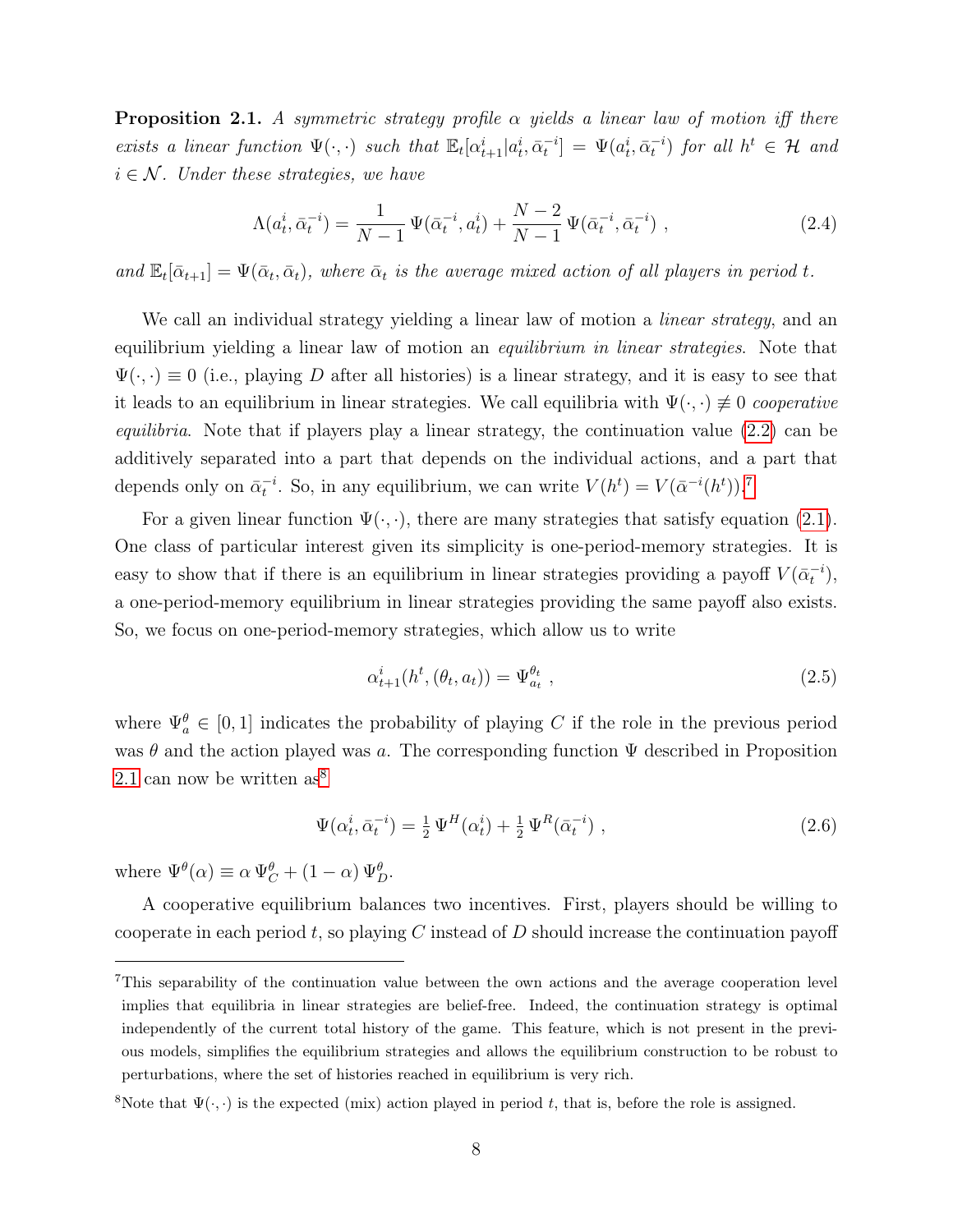of an agent, i.e., increase  $\mathbb{E}[\bar{\alpha}_{t+1}^{-i}]$ . Second, players should be willing to play D after not being helped in the past in order to punish deviators. So, when a player plays D instead of C his continuation payoff cannot decrease too much. We find that these two incentives can be balanced after any history with simple one-period-memory strategies.

The linear nature of the strategies defined in Proposition [2.1](#page-7-2) allows us to have neat interpretations of dynamic equations like  $(2.4)$ . Indeed, given the action of player i  $(a_t^i)$ , the dynamics of the "average cooperation level" of the rest of the players (given by the function  $\Lambda$ ) can be decomposed into two terms. The first term on the RHS corresponds to the direct effect, that is, the expected change in the cooperation level of the opponent of player  $i$ . The second term is the expected change of  $\bar{\alpha}_t^{-i}$  "by itself," since  $N-2$  players are matched and change their cooperative behavior independently of what player i played this period. As one can expect, when  $N$  is large the direct effect is small.

#### Existence and Optimality of Cooperative Equilibria

After defining and characterizing cooperative equilibria, we now establish the conditions under which they exist, and we provide a concept of optimality within this class.

The following proposition establishes the condition for a cooperative equilibrium to exist:

<span id="page-9-2"></span>**Proposition 2.2.** There exists a cooperative equilibrium if and only if

<span id="page-9-0"></span>
$$
N \le \frac{(g-\ell)\,\delta}{2\,\ell\,(1-\delta)} + 1\,. \tag{2.7}
$$

The condition for existence of cooperative equilibria, stated in equation [\(2.7\)](#page-9-0), is intuitive. As one could expect, the higher the (expected) social gain from cooperation,  $\frac{g-\ell}{2}$ , compared with the myopic gain from deviating conditional on being the helper,  $\ell$ , the easier it is for cooperative equilibria to exist. Also, a high discount factor relaxes the constraint for the existence of cooperative equilibria. We see that cooperation can be sustained in an arbitrarily large society, as long as its agents are patient enough.<sup>[9](#page-9-1)</sup>

Given that in all equilibria in linear strategies the continuation value of a player  $i$  is a function of only  $\bar{\alpha}_t^{-i}$ , we can compare equilibria by comparing  $V^i(\bar{\alpha}_t^{-i})$ . We say that a cooperative equilibrium is *optimal* if  $\alpha_0^i = 1$  and  $V^i(\bar{\alpha}^{-i})$  is maximal for all  $\bar{\alpha}^{-i}$  among all equilibria. Note that this is a strong concept of efficiency, since we impose optimality after any history, not just on the path of play. The following proposition establishes the existence and uniqueness of an optimal equilibrium:

<span id="page-9-3"></span><span id="page-9-1"></span><sup>&</sup>lt;sup>9</sup>Formally, for all N there exists a  $\bar{\delta}$  < 1 such that if  $\delta \geq \bar{\delta}$  a cooperative equilibrium exists.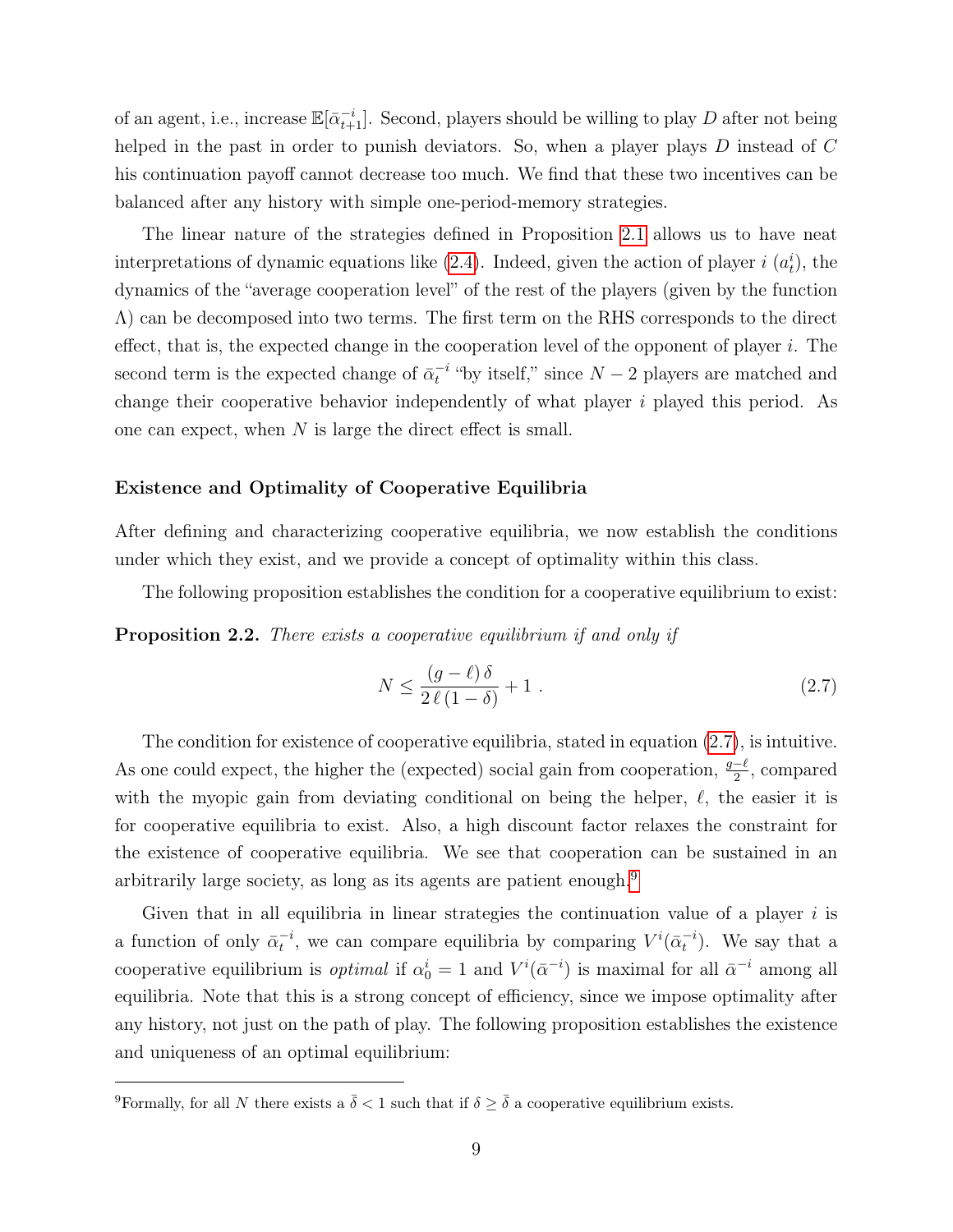**Proposition 2.3.** If  $(2.7)$  holds, there exists a unique optimal one-period-memory cooperative equilibrium. In this equilibrium,  $\Psi_D^R = 0$  and  $\Psi_C^R = \Psi_C^R = 1$ . If [\(2.7\)](#page-9-0) holds with strict inequality, there is asymptotic full cooperation after any history, i.e.,  $\lim_{t\to\infty} \mathbb{E}[\bar{\alpha}_t|h^s] = 1$ for any  $h^s \in \mathcal{H}^*$ .

Note that in the optimal cooperative equilibrium a receiver at time  $t$  plays in period  $t + 1$  the same action he received the previous period (if he is chosen to be the helper). Intuitively, in the optimal equilibrium, the average cooperation level in the society  $\bar{\alpha}_t$  should quickly approach 1 after any history, since helping is socially optimal. Nevertheless,  $\bar{\alpha}_t$ quickly approaching 1 implies that defections are also quickly forgiven. Then, in order for cooperation to be incentive compatible, we need the behavior of the receiver to be fully responsive to the action played by the helper.

In order to get a better intuition of the optimal equilibrium, assume that all players play a tit-for-tat strategy.[10](#page-10-0) In this case, it is easy to see that the average cooperation level would be a martingale. Indeed, assume that players i and j are matched at time t. With probability  $\frac{1}{2}$ , player *i* is the helper, so next period  $a_{t+1}^i = a_{t+1}^j = a_t^i$ , and with probability  $\frac{1}{2}$  we have  $a_{t+1}^i = a_{t+1}^j = a_t^j$  $t_t^j$ . So, in expectation, there is one player in period  $t + 1$  playing  $a_t^i$  and one player playing  $a_t^j$  $_t^j$  (even though they play the same strategy for sure). Since the expected cooperation level is preserved in each match, it is preserved also at the aggregate level. In this case, the difference in the continuation payoff of playing  $C$  or  $D$  is

$$
-(1-\delta)\,\ell + \sum_{t=1}^{\infty} \frac{1}{N-1} \,\delta^{t}\,(1-\delta)\,\frac{1}{2}\,(g-\ell) .
$$

If [\(2.7\)](#page-9-0) holds with equality, then the previous expression is equal to 0, so a tit-for-tat strategy is an equilibrium. If, instead, [\(2.7\)](#page-9-0) holds with strict inequality, the previous expression is strictly positive. In this case, if the rest of the players play a tit-for-tat, each player has incentives to always play  $C$  to increase the probability of being helped in the future. So, in order to make playing  $D$  more attractive, a probability that non-cooperative behavior will be forgiven is necessary. Hence, the optimal equilibrium exactly balances the incentives to play C and D by setting a positive probability of forgiveness  $\Psi_D^H > 0$ .

<span id="page-10-0"></span><sup>&</sup>lt;sup>10</sup>We call the strategy  $\Psi_a^{\theta} = a$  a *tit-for-tat* (strategy). Note that it differs from the standard definition of a tit-for-tat strategy because we have an ex-post asymmetric game, i.e., a game where the nature assigns different roles to different (ex-ante identical) players.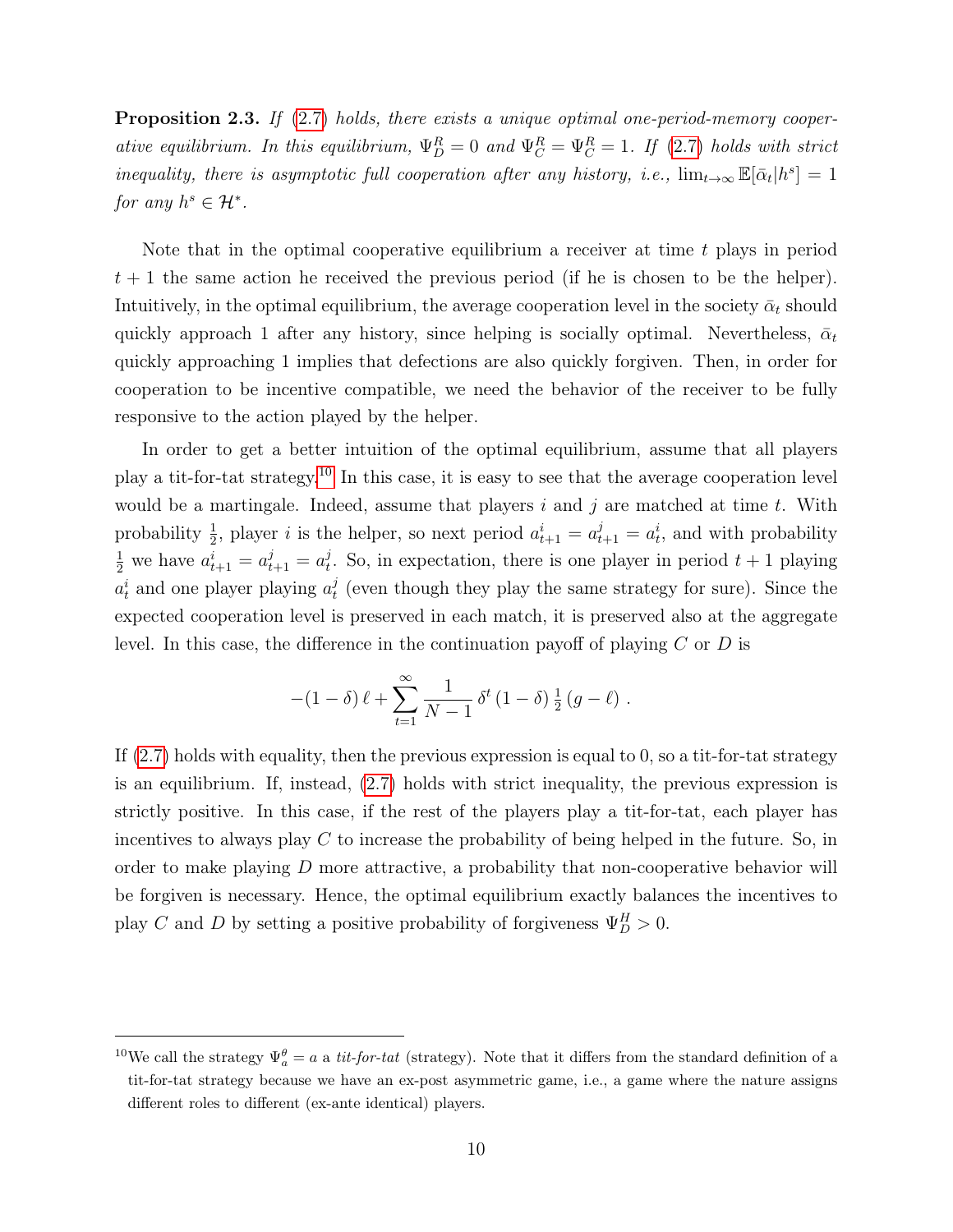#### Many Actions

Let's briefly discuss how our results apply when the helper can choose more than two actions, i.e.  $|A| > 2$ . For notational convenience, we define  $\Delta(A)$  as the simplex

$$
\Delta(A) \equiv \left\{ v \in \mathbb{R}_+^{|A|} \, \middle| \, \sum_{a \in A} v_a = 1 \right\}
$$

and we will use  $v \in \Delta(A)$  such that  $v_a = 1$  to denote  $a \in A$ . Players are expected utility maximizers. We use  $u^H(\alpha_t^i)$  (resp.  $u^R(\alpha_t^j)$  $(t<sub>t</sub>)$ ) to denote the stage game payoff of being the helper (resp. the receiver) and exerting (resp. receiving) a mixed action  $\alpha_t^i \in \Delta(A)$ .

We can use the results of the unilateral help with two actions to get a sufficient condition for the existence of equilibria in the general dictator game. Let  $a^{SO}$  be a "least-myopic" socially optimal action and  $a^{LE}$  a "least-efficient" Nash equilibrium of the stage game, that is,

$$
a^{SO} \in \operatorname*{argmin}_{\alpha \in \Delta(A)} u^H(\alpha) \quad \text{s.t. } \alpha \in \operatorname*{argmax}_{\hat{\alpha} \in \Delta(A)} u(\hat{\alpha}, \hat{\alpha}) ,
$$
  

$$
a^{LE} \in \operatorname*{argmin}_{\alpha \in \Delta(A)} u(\alpha, \alpha) \quad \text{s.t. } \alpha \in \operatorname*{argmax}_{\hat{\alpha} \in \Delta(A)} u^H(\hat{\alpha}) ,
$$

where, as before,  $u(a, a') \equiv \frac{1}{2}$  $\frac{1}{2} u^H(a) + \frac{1}{2} u^R(a').$ 

<span id="page-11-0"></span>Corollary 2.1. A sufficient condition for the existence of cooperative equilibria where the socially optimal  $a^{SO}$  is played in every period is

<span id="page-11-1"></span>
$$
N \le \frac{\delta}{1-\delta} \frac{u(a^{SO}, a^{SO}) - u(a^{LE}, a^{LE})}{u^H(a^{LE}) - u^H(a^{SO})} + 1.
$$
 (2.8)

Intuitively, if the payoff loss of everyone playing  $a^{LE}$  instead of  $a^{SO}$  (numerator of the second fraction) is large compared to the short-run incentive to deviate (denominator), then the socially efficient outcome can be sustained in a large society.

#### 2.3 Large Societies

As mentioned before, one of our main goals is to study cooperation in large societies, that is, societies with a large number of agents. We devote this section to analyze the joint limit  $N \to \infty$  and  $\delta \to 1$ . This limit will not only be useful to analyze the dynamics of the cooperation level of the society, but also to find simpler and more intuitive expressions that will make our analysis of the perturbations more clear.

In the pervious section we obtained the condition for the existence of cooperative equi-libria given in [\(2.7\)](#page-9-0). In this expression, as  $\delta$  approaches 1, the upper bound on N increases.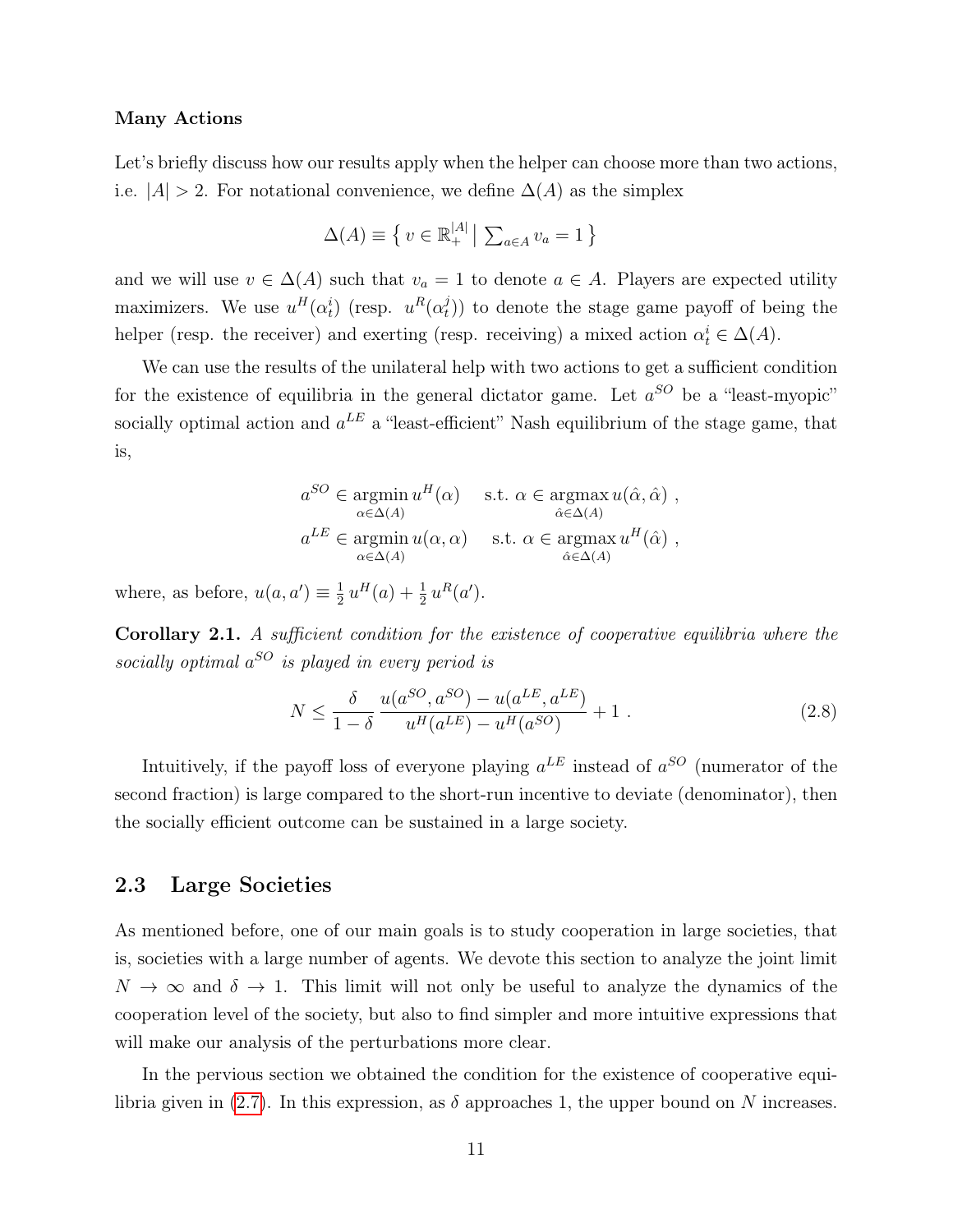In this section we consider the case where  $\delta$  is very close to 1 and N is very large, but keeping  $(1 - \delta)$  N constant.<sup>[11](#page-12-0)</sup> In this limit, the problems that the increase in the number of agents poses to cooperation are alleviated by a higher interaction frequency among agents in a large society.

Since we want to increase the number of agents in the society, in this section we should consider a sequence of models instead of a single fixed model. Note that the parameters in our base model are  $\Gamma \equiv (\ell, g, \delta, N)$ . Let's fix a strictly decreasing sequence  $(\Delta_n)_n$  converging to 0, and for each n let's define the n-th model as a model with parameters  $\Gamma_n \equiv (\ell, g, \delta_n, N_n)$ . In order to keep our notation simple, we assume that  $N_n = \frac{1+\Delta_n \gamma}{\Delta_n \gamma}$  $\frac{+\Delta_n \gamma}{\Delta_n \gamma}$  and  $\delta_n = \frac{1}{1+\Delta_n}$  $\frac{1}{1+\Delta_n\rho}$  for some constants  $\gamma, \rho > 0$ , and that  $N_n \in 2\mathbb{N}$  for all *n*.

For each  $n \in \mathbb{N}$ , we interpret  $\Delta_n$  as the length of the time period. We interpret  $\rho$  as the usual discount rate associated with the discount factor  $\delta$ . Intuitively, the time at which a player discounts his payoff by a factor  $e^{-1}$  is  $\frac{1}{\rho} + O(\Delta_n)$ . The interpretation of  $\gamma$  is the rate at which a player meets a fraction of the population. Indeed, the expected real time at which a player meets a fraction  $e^{-1}$  of the players is  $\frac{1}{\gamma} + O(\Delta_n)$ . So, the limit involves increasing the population and the interaction level in the society at the same rate, meaning that the discounting time scale is similar to the interaction time scale.

Corollary 2.2. Let  $\gamma_* \equiv \frac{2 \ell \rho}{g - \ell}$  $\frac{2\ell\rho}{g-\ell}$ . Then, a cooperative equilibrium exists for the n-th model iff  $\gamma \geq \gamma_*$ , for all  $n \in \mathbb{N}$ .

The previous corollary is proved by just plugging the values of  $N_n$  and  $\delta_n$  into the existence condition [\(2.2\)](#page-9-2). From now on in this section we assume that  $\gamma \geq \gamma_*$ , that is, cooperative equilibria exist. The next proposition sets an important property of the equilibrium strategies for any cooperative equilibrium when the society is large.

<span id="page-12-1"></span>Proposition 2.4. Fix any sequence of cooperative equilibria, one in each n-th model, with strategies denoted  $\Psi_n(\cdot, \cdot)$ . Then,  $|a - \Psi_n^{\theta}(a)| = O(\Delta_n)$ .

The intuition of Proposition [2.4](#page-12-1) is the following. As we argued before, in a tit-for-tat strategy each action has a permanent effect on the expected equilibrium level of cooperation. Also, in order to provide incentives to cooperate and punish in a large society, actions have to have an effect on the society's level of cooperation that is persistent enough. So, when

<span id="page-12-0"></span><sup>&</sup>lt;sup>11</sup>To our knowledge, the joint limit where N is large and  $\delta$  is close to 1 is not studied in the related literature. Models like Takahashi's (2010) consider  $N = \infty$  (a continuum of agents) and discuss the properties of their equilibria in terms of  $\delta$  (allowing information about the opponent). Conversely, Kandori (1992) and Ellison (1994) fix N (finite) and then let  $\delta \to 1$  to find folk-theorem-like results.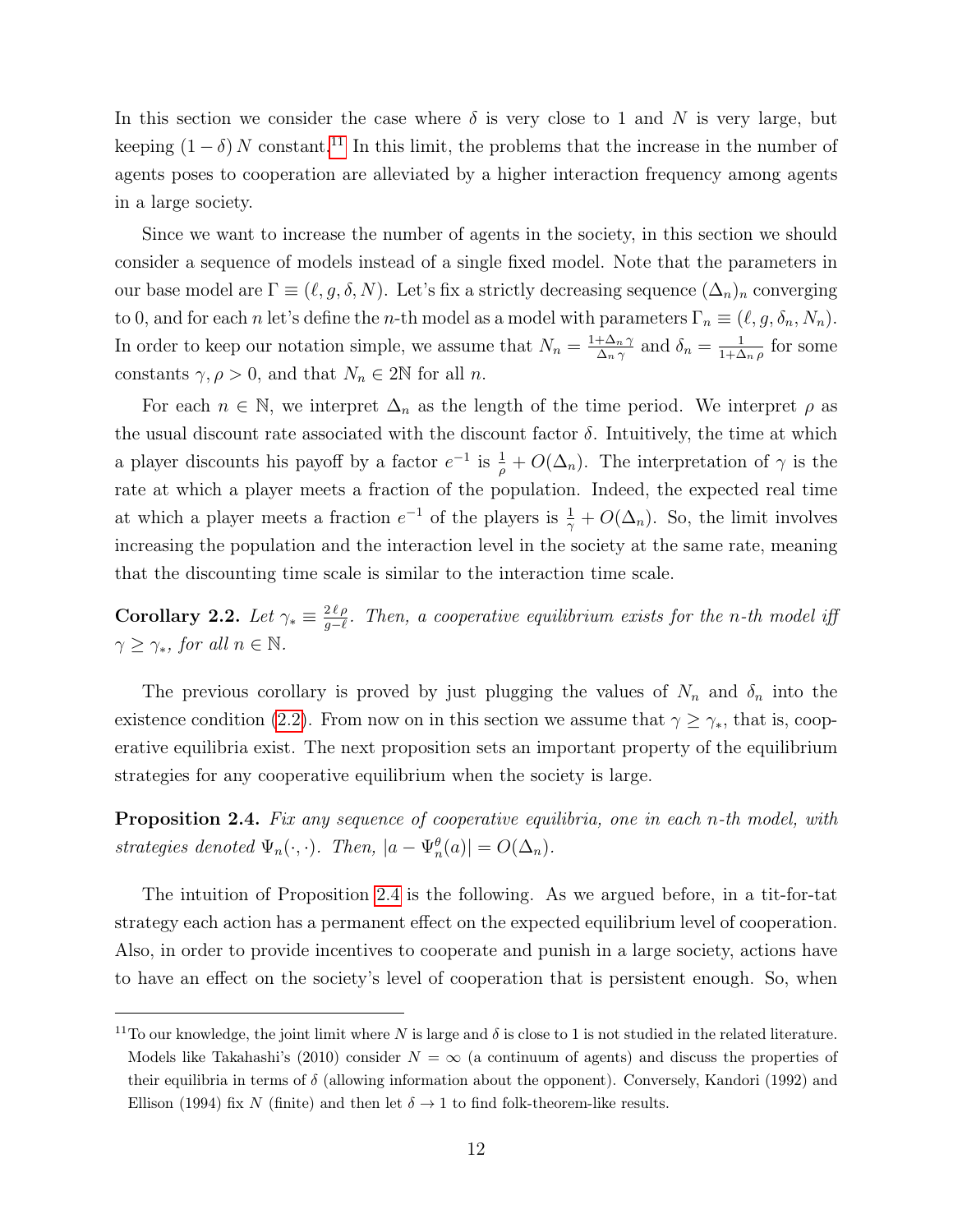N is large, tit-for-tat-like strategies are needed to ensure that the effects of each action in the continuation play of the rest of the players are persistent enough.

Let's finally focus on the dynamics of the average cooperation level in the society. In this case, for the sake of clarity, we focus now on the sequence of one-period-memory optimal equilibria (established in Proposition [2.3\)](#page-9-3). The next corollary establishes that, when a society is large, the expected cooperation level moves smoothly toward 1 in the optimal equilibrium. Its proof is just standard algebra, so we skip it.

**Corollary 2.3.** Fix two positive real time lengths  $\tau, \tau' \in \mathbb{R}_+$ , and assume  $\gamma > \gamma_*$ . Then, for the optimal equilibrium,  $12$ 

$$
\mathbb{E}_t[\bar{\alpha}_{\lceil(\tau+\tau')/\Delta_n\rceil}] = 1 - (1 - \bar{\alpha}_{\lceil\tau/\Delta_n\rceil}) e^{-\rho \left(\frac{\gamma}{\gamma^*}-1\right) \tau'} + O(\Delta_n) .
$$

We see that when  $\gamma$  is big (that is, N is small), the speed of convergence of  $\mathbb{E}_t[\bar{\alpha}_{\lceil(\tau+\tau')/\Delta_n\rceil}]$ to 1 is high. Indeed, as mentioned before, the optimal equilibrium maximizes the speed at which the level of cooperation increases while keeping the incentive to cooperate. So, when the number of players decreases, punishments are more effective, and therefore the speed of convergence can be increased.

### <span id="page-13-0"></span>3 Robustness

The goal of this section is to show that the existence of cooperative equilibria is robust to some perturbations. We think that robustness is important, since human societies are subject to many "imperfections" that may make cooperation (even) more difficult to sustain. So, in order to improve our understanding of how cooperation is sustained, we introduce some perturbations to the original model and show that the existence of cooperative equilibria remains generic to these perturbations.

This section is particularly relevant given that equilibria proposed in the literature when no information is available, such as the ones discussed in Kandori (1992), Ellison (1994) and Harrington (1995), are fragile to these perturbations. Those equilibria are grim-trigger-like equilibria: everyone cooperates as long as their opponents cooperate. Any non-cooperative behavior generates a quick non-cooperative contagion that leads to a total failure of cooperation. Eventually, using public signals, everyone may simultaneously return to full cooperation. In these grim-trigger-like equilibria, cooperation is possible as long as, in each period, everyone believes that with a very high probability there is no defection contagion

<span id="page-13-1"></span> $12[x] = \min\{n \in \mathbb{Z} | n \geq x\}$  denotes the smallest integer no lower than x.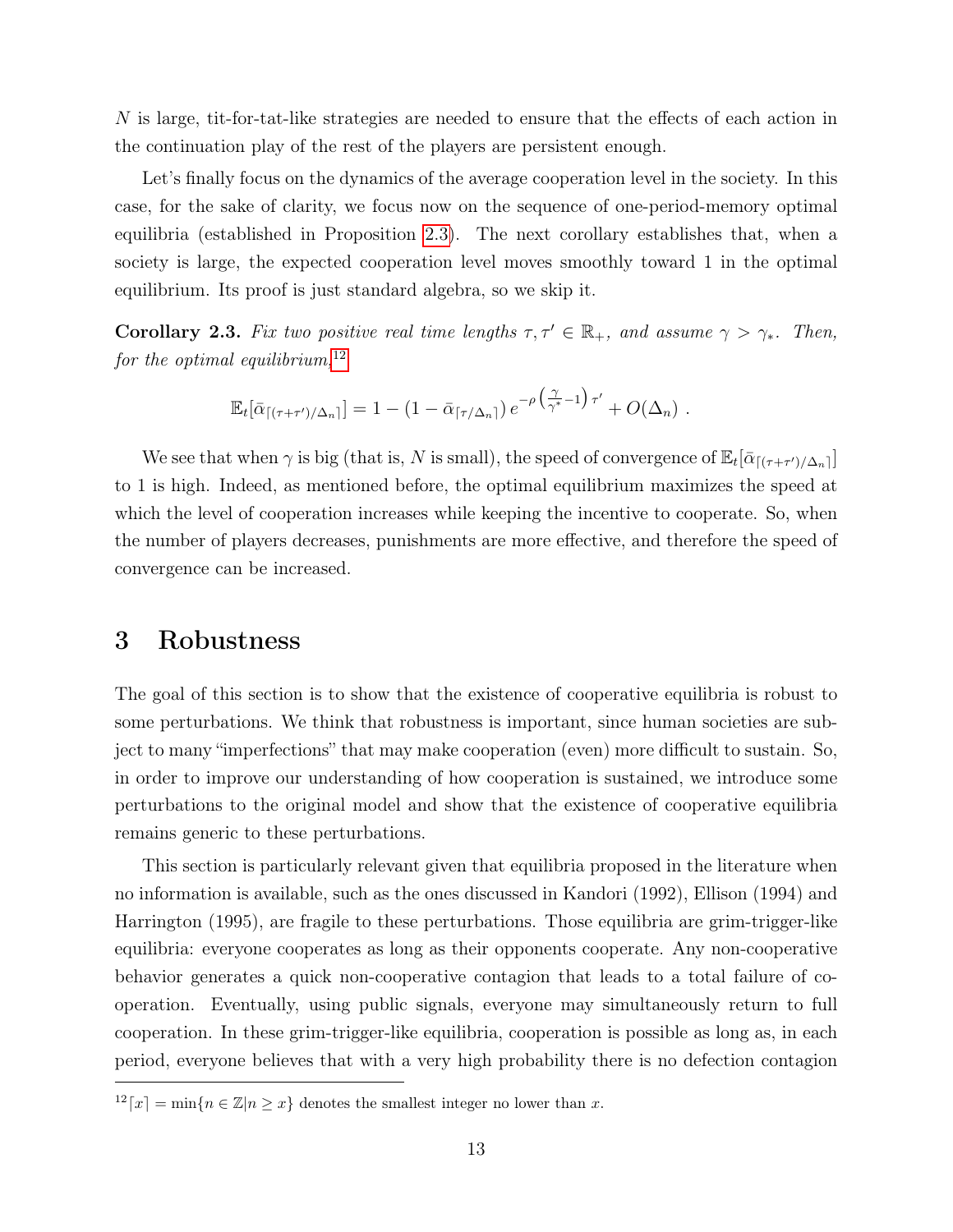taking place. So, if agents' mistakes are introduced into the model, there may be an equilibrium in this class of strategies only if the probability of a mistake happening is very low even at the aggregate level. As a consequence, the expected (real) time when a mistake happens for one particular player must be very high when the society is large. We will see that in our equilibria, instead, cooperative equilibria may exist even if the expected real time of individual mistakes is not large. More strikingly, if there is only one behavioral agent who defects in every period while the rest of the  $N-1$  players are normal, no grim-trigger-like equilibrium with cooperation can be constructed, independently of the value of  $\delta$ . Our equilibria will survive in the presence of a small fraction of behavioral agents.

#### 3.1 Trembles

Consider first the case where players may tremble (make mistakes) when deciding on their action. We assume that if a player plays  $C$ , his opponent perceives  $D$  with probability  $\varepsilon_1 \Delta_n$ , and if he plays D, his opponent perceives C with probability  $\varepsilon_2 \Delta_n$ <sup>[13](#page-14-0)</sup> For simplicity, we assume that none of the players observe whether a tremble happens when they act or receive their (perturbed) opponent's action.

Fix a player  $i \in \mathcal{N}$ . For a given mixed action  $\alpha_t^i$  let  $f(\alpha_t^i)$  be the expected probability that his opponent perceives the action as  $C$ . This is given by

$$
f(\alpha_t^i) = (1 - \varepsilon_1 \Delta_n) \alpha_t^i + (1 - \alpha_t^i) \varepsilon_2 \Delta_n.
$$

Note that  $f(\cdot)$  is linear. In this case, for a given linear strategy  $\Psi(\cdot,\cdot)$ , it is easy to show that we can write the evolution of the average level of cooperation as

$$
\mathbb{E}[\bar{\alpha}_{t+1}^{-i}|\alpha_t^i, \bar{\alpha}_t^{-i}] = \frac{\Psi(\bar{\alpha}_t^{-i}, f(\alpha_t^i))}{N-1} + \frac{N-2}{N-1}\Psi(\bar{\alpha}_t^{-i}, f(\bar{\alpha}_t^{-i})) .
$$

Intuitively, we change the formula for  $\mathbb{E}[\bar{\alpha}_{t+1}^{-i}|\alpha_t^i,\bar{\alpha}_t^{-i}]$  in the unperturbed model (given in [\(2.4\)](#page-8-2)) to incorporate mistakes in the action received. Again, we have that  $\mathbb{E}[\bar{\alpha}_{t+1}^{-i}|\alpha_t^i,\bar{\alpha}_t^{-i}]$ is linear in  $\alpha_t^i$  and  $\bar{\alpha}_t^{-i}$ . The following proposition establishes the conditions under which cooperative equilibria exist for this case:

<span id="page-14-1"></span>**Proposition 3.1.** A cooperative equilibrium exists for n large enough if

<span id="page-14-2"></span>
$$
\gamma > \gamma'_{*} \equiv \frac{\ell (2 \rho + \varepsilon_1 + \varepsilon_2)}{g - \ell} \ . \tag{3.1}
$$

If, instead,  $\gamma < \gamma'_*$ , then there is some  $n^*$  such that no cooperative equilibrium exists for all  $n > n^*$ . When  $\gamma > \gamma'_*$  and n is large enough, there is a unique one-period-memory optimal

<span id="page-14-0"></span><sup>&</sup>lt;sup>13</sup>In order to keep our expressions simple and intuitive, we write our results in the large society limit.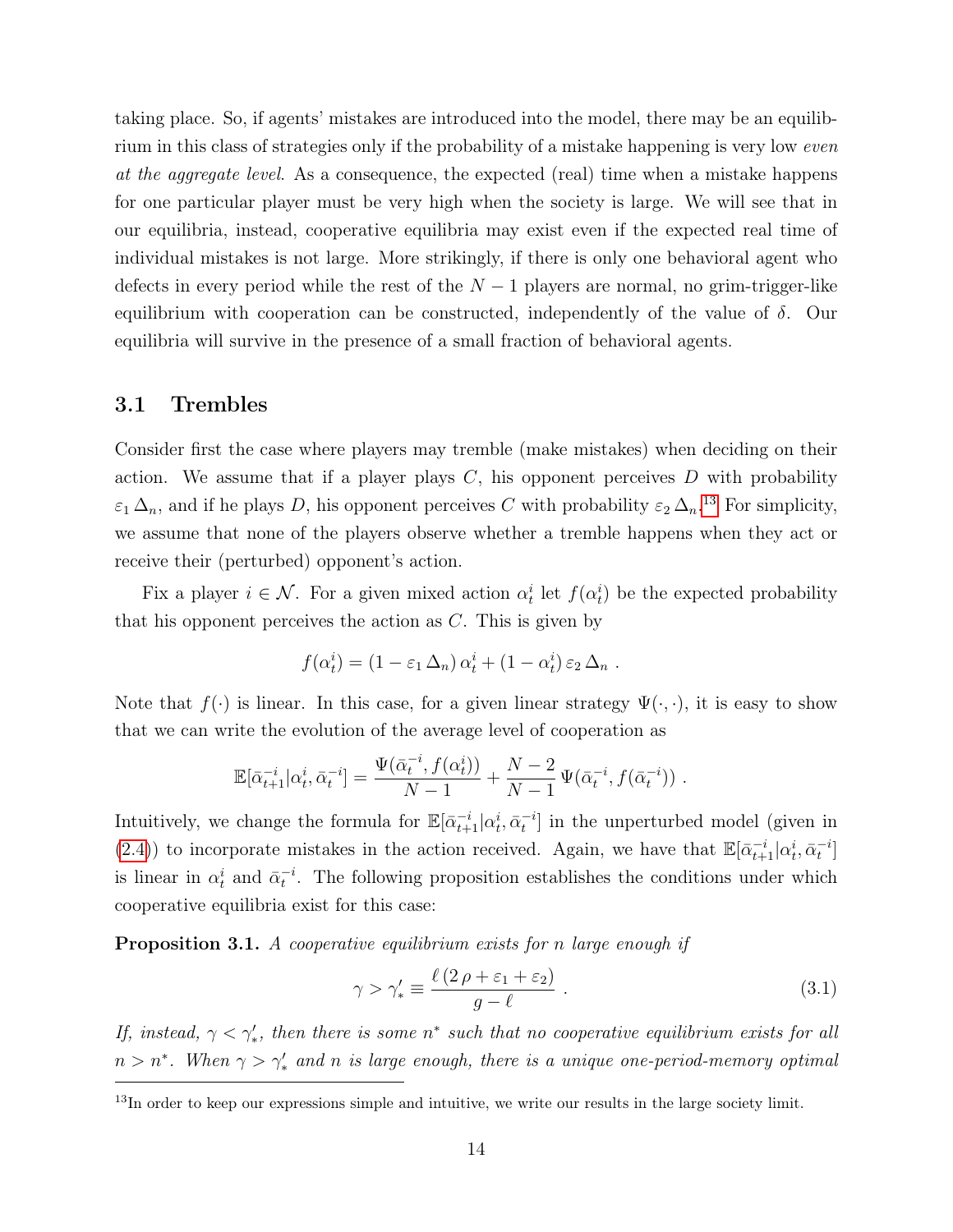equilibrium, with  $\Psi_C^H = \Psi_C^R = 1$  and  $\Psi_D^R = 0$ . The asymptotic expected fraction of players playing C under the optimal equilibrium,  $\bar{\alpha}_{\infty}^{*}$ , is given by

<span id="page-15-5"></span>
$$
\bar{\alpha}_{\infty}^* = 1 - \frac{\varepsilon_1 \ell}{(g - \ell)\gamma - 2\ell\rho} + O(\Delta_n) \tag{3.2}
$$

#### <span id="page-15-3"></span>3.2 Behavioral Types

Assume now that, in each n-th model, a fraction  $\phi_n \Delta_n$  of the players are behavioral (or action) types (so  $\phi_n \Delta_n N_n \in \mathbb{N}$ ), and that  $(\phi_n)_n$  converges to some  $\phi > 0$ . We assume that behavioral types play C with probability  $\pi \in [0, 1]$  independently of their history.<sup>[14](#page-15-0)</sup> Let  $N_n^{\phi} \equiv N_n \phi_n \Delta_n$  be the number of behavioral players. The evolution of  $\bar{\alpha}_t^{-i}$  is now given by

<span id="page-15-2"></span>
$$
\mathbb{E}[\bar{\alpha}_{t+1}^{-i}|\alpha_t^i, \bar{\alpha}_t^{-i}] = \Lambda(\alpha_t^i, \bar{\alpha}_t^{-i}) + \frac{N_n^{\phi}}{N_n - 1} \left(\pi - \Psi\left(\pi, \frac{(N_n - 1)\bar{\alpha}_t^{-i} + \alpha_t^i - \pi}{N_n - 1}\right)\right),\tag{3.3}
$$

where  $\Lambda$  is defined in [\(2.4\)](#page-8-2) and  $\Psi$  in [\(2.3\)](#page-7-3).<sup>[15](#page-15-1)</sup> The intuition behind the previous formula is the following. If there were no behavioral players, the term in the RHS of [\(3.3\)](#page-15-2) would be just  $\Lambda(\alpha_t^i, \bar{\alpha}_t^{-i})$  (using equation [\(2.3\)](#page-7-3)). Nevertheless, since behavioral types do not update the action they play, an adjustment term has to be included. This term, whose weight is  $\frac{N_n^{\phi}}{N_n-1}$ , undoes the update in the action specified by the strategy of the normal types and sets it to  $\pi$  again.

The following proposition establishes the conditions under which cooperative equilibria exist for this case:

<span id="page-15-4"></span>Proposition 3.2. The same result as in Proposition [3.1](#page-14-1) holds for behavioral types, replacing  $\varepsilon_1 + \varepsilon_2$  by  $\phi$  and  $\frac{\varepsilon_2}{\varepsilon_1 + \varepsilon_2}$  by  $\pi$ .

Remark 3.1. (forgiveness delegation) The strategies that we find in our model require agents to "forgive" (that is, play C after they played  $D$  in the previous period) with a very small probability  $(O(\Delta_n))$ . In the real world it may be difficult to individually generate these small probabilities. Instead, societies may reach the efficient equilibria by "generating" a small fraction of forgivers (behavioral types) that play C with a very high probability independently of the action they received. The rest

<span id="page-15-0"></span><sup>&</sup>lt;sup>14</sup>One could assume that there is a mass  $\phi \Delta_n$  of behavioral types whose mixing probability  $\nu$  is distributed according to some distribution  $F$ . Nevertheless, by linearity it is easy to see that this is equivalent to all of them having the same mixing probability equal to  $\pi \equiv \mathbb{E}[\nu].$ 

<span id="page-15-1"></span><sup>&</sup>lt;sup>15</sup>Here  $\Lambda(\alpha_t^i, \bar{\alpha}_t^{-i})$  can be interpreted as the unperturbed  $\mathbb{E}[\bar{\alpha}_{t+1}^{-i}|\alpha_t^i, \bar{\alpha}_t^{-i}]$ , so we can separate the effect of the perturbation.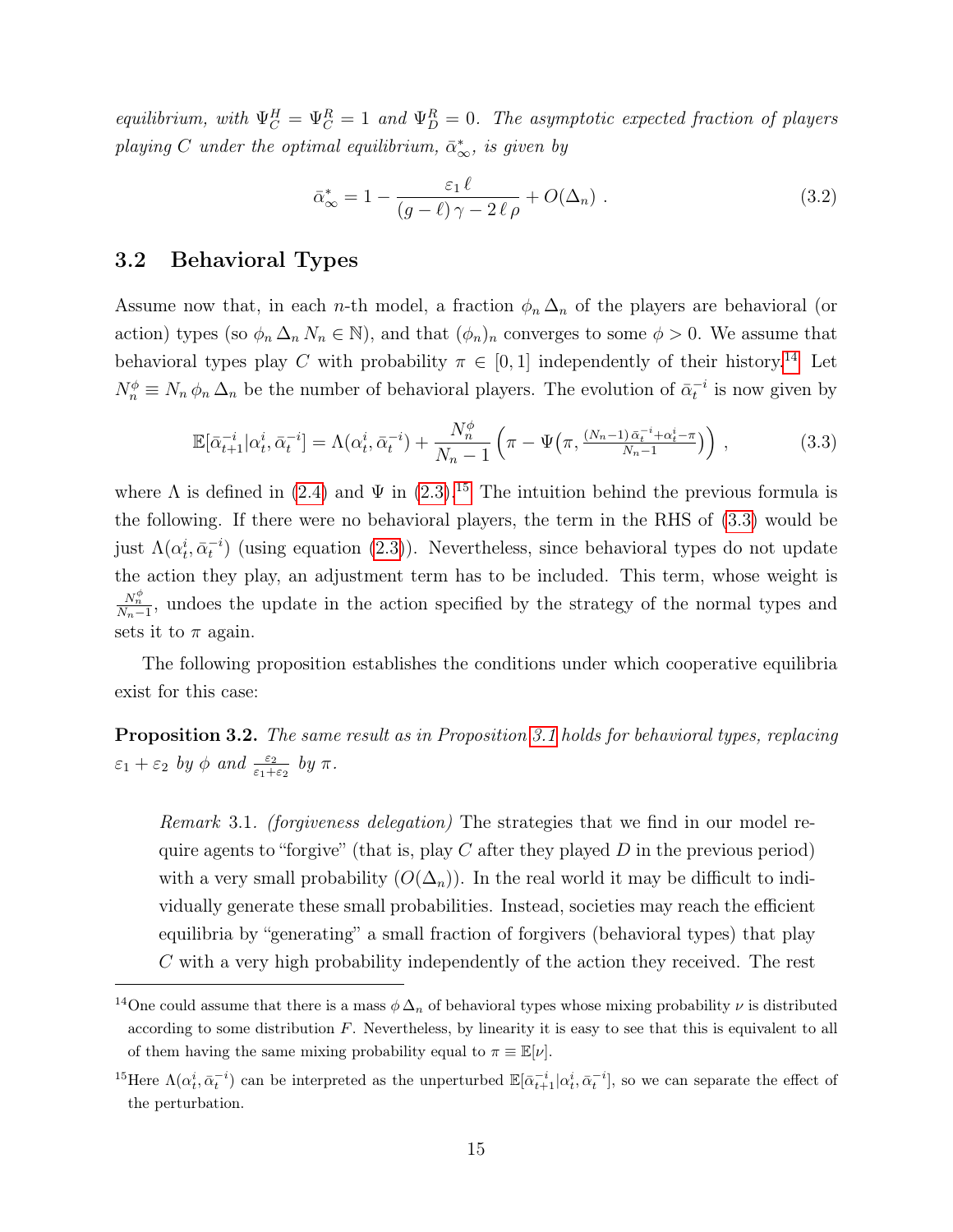of the players may then play a tit-for-tat strategy, a strategy that is much simpler from the individual point of view. Therefore, priests or charities could provide efficiency in a world with bounded rationality.

#### 3.3 Entry/Exit

We finally assume that in each period after playing the stage game,  $N_n^{\phi} \equiv \phi_n \Delta_n N_n$  players exit the game (die), and they are replaced by  $N_n^{\phi}$  new players (are born), where  $(\phi_n)$  satisfies the same conditions as in Section  $3.2^{16}$  $3.2^{16}$  $3.2^{16}$  The entrants are aware of the equilibrium that is played, but they do not have any previous history. Note that (one-period-memory) linear strategies are a function of the previous history only through the previous play. Therefore, we assume that new players draw an initial mixed action  $\nu$  drawn from a distribution  $F$ . As for the behavioral types case above, linearity is equivalent to all entering agents playing a mixed action equal to  $\pi \equiv \mathbb{E}[\nu]$ .

For practical purposes we assume the following timing within each period. First, the agents are randomly matched and play. Second, a fraction  $\phi_n \Delta_n$  of them die. Finally, new agents are born with initial mixed action  $\pi$ , and the overall population remains constant. This timing allows us to write the following expression for the evolution of  $\bar{\alpha}_t^{-i}$ :

$$
\mathbb{E}[\bar{\alpha}_{t+1}^{-i}|\alpha_t^i, \bar{\alpha}_t^{-i}] = f(\Lambda(\alpha_t^i, \bar{\alpha}_t^{-i}))
$$
\n(3.4)

where

$$
f(\bar{\alpha}_t^{-i}) \equiv \frac{N_n - 1 - N_n^{\phi}}{N_n - 1} \bar{\alpha}_t^{-i} + \frac{N_n^{\phi}}{N_n - 1} \pi ,
$$

and where  $\Lambda$  is defined in [\(2.4\)](#page-8-2) using [\(2.3\)](#page-7-3). Intuitively, conditional on player i surviving period t,  $\mathbb{E}_t[\bar{\alpha}_{t+1}^{-i}]$  is a transformation of the basic model's prediction to account for entry and exit of players.

Assume that agents get some utility  $\bar{U}$  when they leave (die), independent of  $\alpha_t^i$  and  $\bar{\alpha}_t^{-i}$ . So, each player's equivalent discount factor is  $(1 - \Delta_n \phi_n) \delta$ , to account for the possibility of dying.

**Proposition 3.3.** The same result as in Proposition [3.2](#page-15-4) holds for entry and exit of players, replacing all discount factors  $\rho$  by the equivalent discount factor  $\rho + \phi$ .

<span id="page-16-0"></span><sup>16</sup>For simplicity we assume that the number of players that exit is certain. It is easy to see that, given the linearity in our strategies and payoffs, our results are the same if, instead, we assume that each player has an independent probability of leaving equal to  $\phi_n \Delta_n$ . This could be more realistic in some interpretations.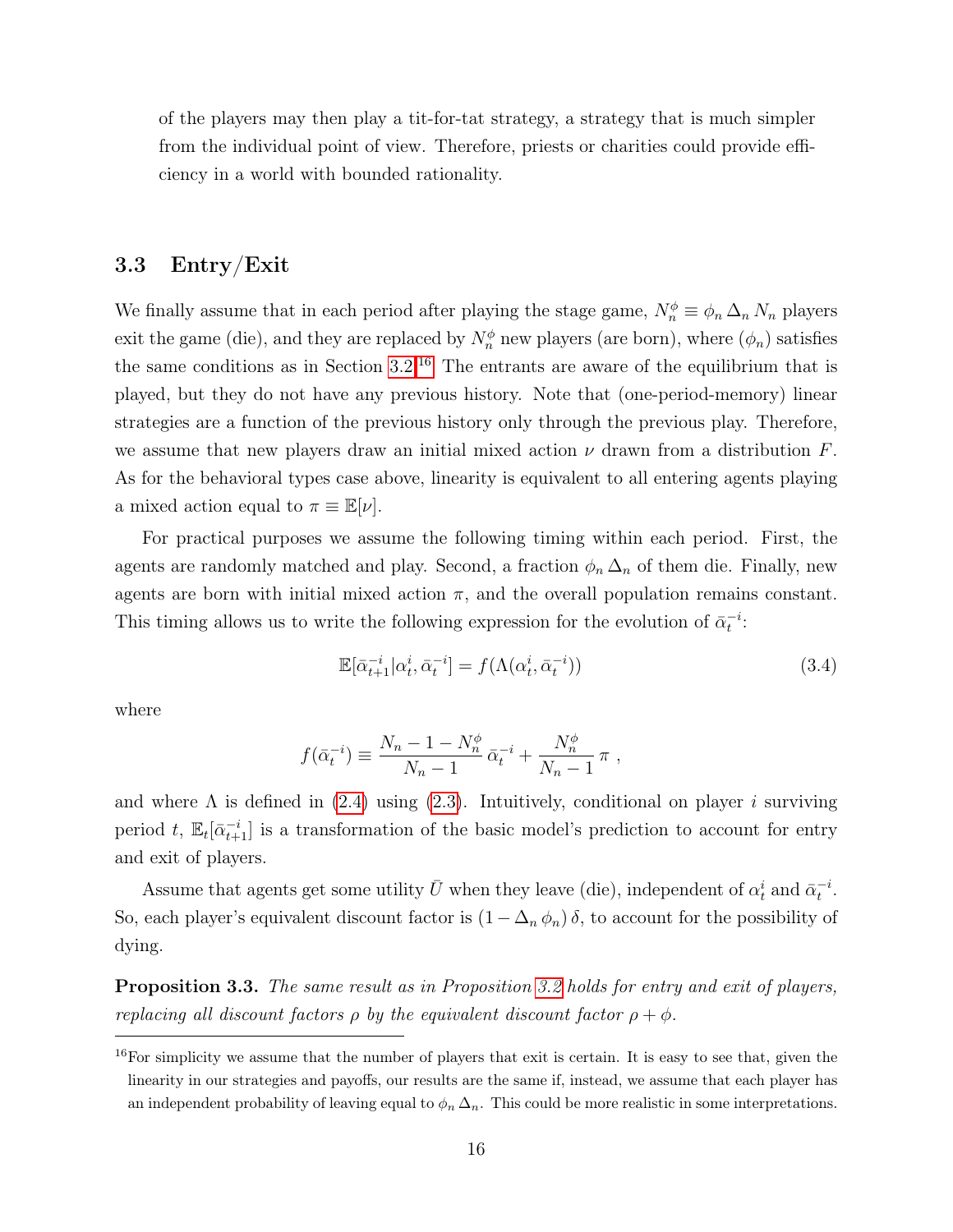#### 3.4 Comparison

Now let's see why the three perturbations discussed in this section lead to similar results and let's analyze them. The intuition will be provided using the optimal equilibrium.

The relationship between the perturbations with entry/exit of players and with behavioral types is obvious when the optimal equilibrium is considered. Indeed, in the entry/exit case, a fraction  $\phi_n \Delta_n$  of the agents die and are reborn with initial mixing probability  $\pi$ in each period. Since the action played in the period after is only a function of the action played/received in this period, it is equivalent to pick up these players randomly (entry/exit case) or letting them always be the same (behavioral types).

For the trembles case, a fraction  $\varepsilon_2 \Delta_n$  of players who are supposed to receive D end up receiving C. In the entry/exit case, instead, a fraction  $\phi_n \Delta_n$  of the players who received D die and are replaced by players with initial mixing probability  $\pi$ . It is easy to see that given the linearity of our equilibrium strategies, changing the mixing probability of a fraction  $\varepsilon_2 \Delta_n$  of the players from 0 to 1 is equivalent to changing the mixing probability of a fraction  $\phi_n \Delta_n$  of players from 0 to  $\pi = \frac{\varepsilon_2}{\phi_n}$  $\frac{\varepsilon_2}{\phi_n} + O(\Delta_n)$ . Doing the same for the players who receive D instead of C, we get the transformation rule of Propositions [3.1](#page-14-1) and [3.2.](#page-15-4)

Notice that the condition for cooperative equilibria to exist is more restrictive in the perturbed model than in the not-perturbed model. We see in equation [\(3.1\)](#page-14-2) that only the "size" of the perturbation  $(\varepsilon_1 + \varepsilon_2)$  in the trembles case,  $\phi$  in the behavioral types and entry/exit cases) matters for the existence of equilibria. In particular, for example, the existence of equilibria in the presence of behavioral types depends only on the number of them, not on the actions they perform. The reason is that when there is a source of exogenous "deviations" (coming from entry/exit, behavioral types or trembling) it is more difficult but still possible to punish deviators. Intuitively, the punishment for non-cooperative behavior cannot be too persistent, since it takes place with positive probability in each period. So, it is more difficult to provide incentives to help. Less intuitively, if behavioral players are "too cooperative," deviations may be forgiven too fast, making defection too attractive. Hence, the "size" of the perturbation is a measure of how much information about the past play is lost in each period. Given that in cooperative equilibria incentives are provided through the persistence of the effects of the actions in the continuation play of the society, the size of the loss of information due to perturbations determines the existence of such equilibria.

Equation [\(3.2\)](#page-15-5) shows that, conditional on the existence of cooperative equilibria, asymptotic efficiency is reachable only when the perturbation is in the "right" direction. Indeed, if  $\varepsilon_1 = 0$  in the trembles case (i.e., when the helper plays C, the receiver receives C for sure) or if  $\pi = 1$  in the entry/exit and the behavioral types cases (i.e., behavioral types and new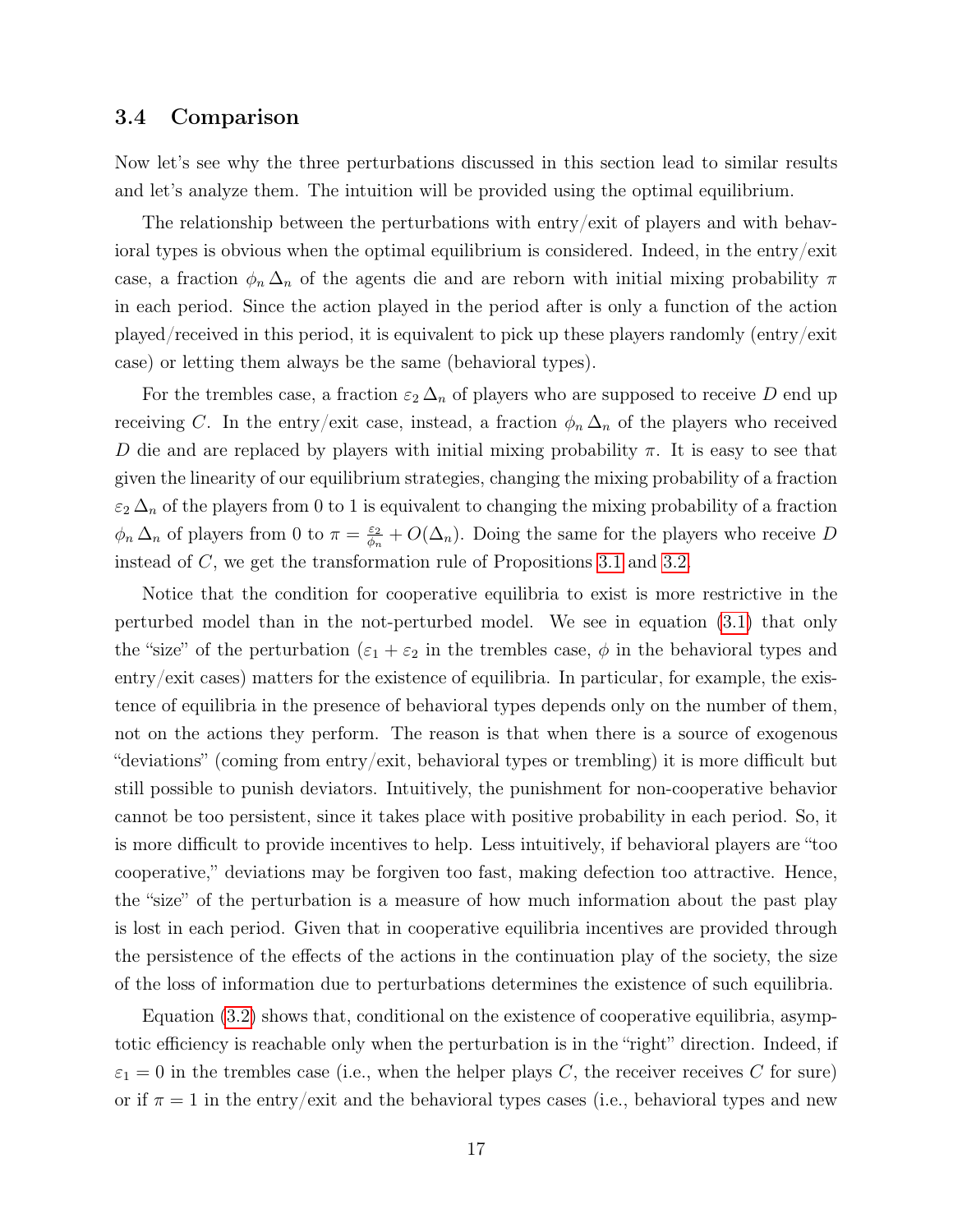entrants play C with probability 1), we have that efficiency can still be achieved.

## <span id="page-18-0"></span>4 Bilateral Trade

In this section we extend our results in order to model how trust can be sustained in large markets with bilateral trade of goods that have unobservable characteristics. We show that when payoffs are linearly separable, cooperative equilibria may sustain cooperation as in our unilateral-help model, but with a different mechanism to spread defections.

Consider a market with a lot of traders. In each period, traders are uniformly and randomly matched in pairs. Before trade takes place, each trader decides between producing a high-quality good (action denoted  $C$ ) or producing a low-quality good (action denoted D). Let  $u(a^i, a^j)$  be the utility derived from a trader who produces a good of quality  $a^i$  and exchanges it for a good of quality  $a^j$ .

Contrary to the dictator game,  $u(\cdot, \cdot)$  (defined immediately after equation [\(2.1\)](#page-7-0)) need not be linear in general in a simultaneous symmetric game. Indeed,  $u(\alpha_t^i, \bar{\alpha}_t^{-i})$  may contain terms where components of  $\alpha_t^i$  and  $\bar{\alpha}_t^{-i}$  are multiplying each other. The following proposition establishes a necessary condition for the existence of cooperative equilibria:

<span id="page-18-2"></span>Proposition 4.1. A necessary condition for the existence of cooperative equilibria is that  $u(\cdot, \cdot)$  be linear. This is equivalent to requiring the utility function to be additively separable:

<span id="page-18-1"></span>
$$
u(a^i, a^j) = u_1(a^i) - u_2(a^j) \quad \text{for all } a^i, a^j \in A = \{D, C\}. \tag{4.1}
$$

The previous proposition implies that cooperative equilibria exist only when the marginal (instantaneous) payoff from playing  $a^{i}$  instead of  $a^{i}$  does not depend on  $a^{j}$ . This is the consequence of the fact that both  $\Psi$  and  $\Lambda$  need to be linear under linear strategies and therefore additively separable.

Still, the restriction in the payoff function [\(4.1\)](#page-18-1) can be reasonably assumed when we model bilateral trade. Indeed, assume that the cost of producing a good is  $\ell$  if its quality is high and 0 if its quality is low. Also, assume that the value of acquiring a high-quality good is g, while the value of acquiring a low-quality good is 0. In this case, the payoffs matrix of the corresponding game is the following prisoner's dilemma:

$$
\begin{array}{c|c}\n C & D \\
C & (g - \ell, g - \ell) & (-\ell, g) \\
D & (g, -\ell) & (0, 0)\n\end{array} \tag{4.2}
$$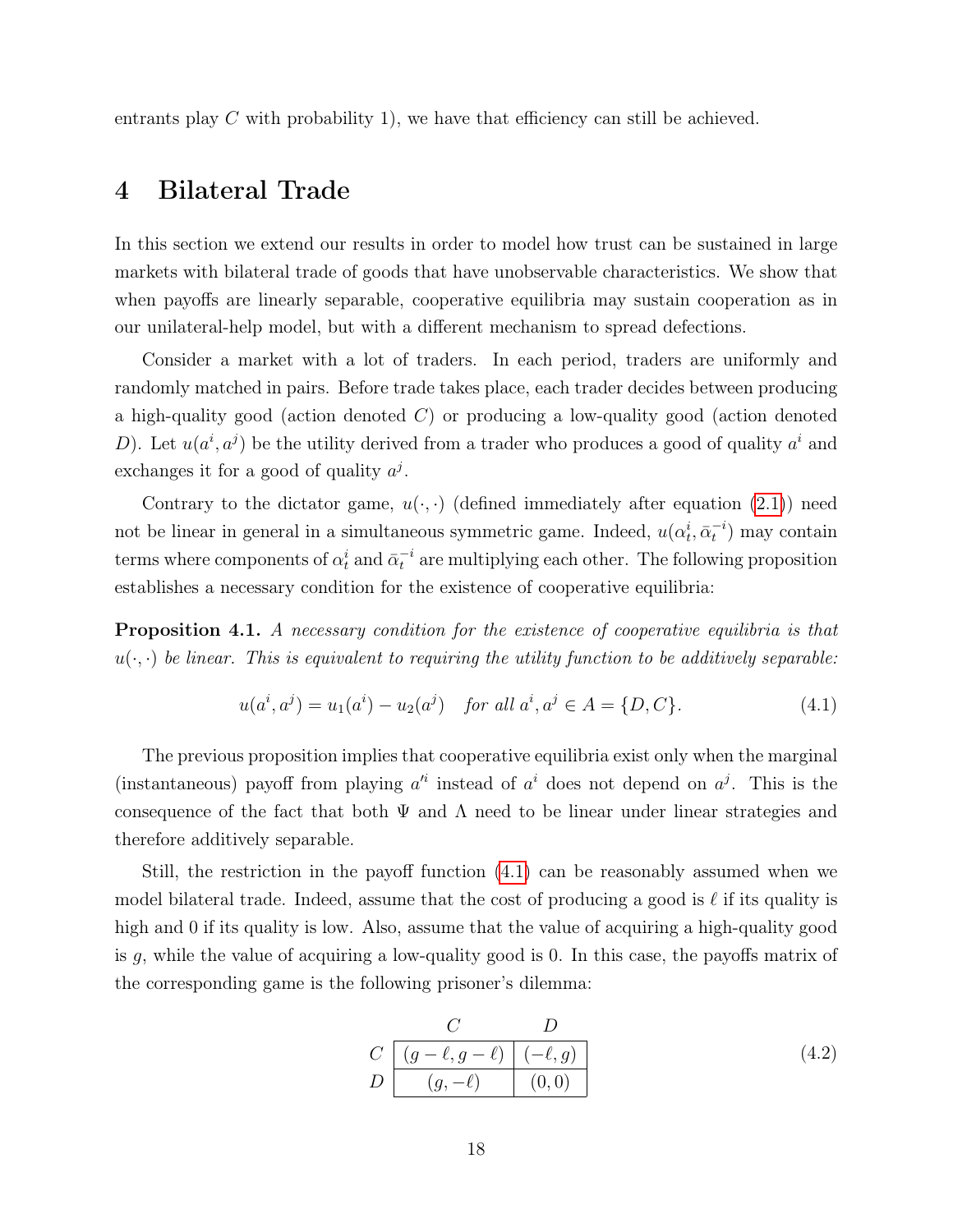Note that the payoff function (given by  $u(a^i, a^j) = -\ell a^i + g a^j$ ) satisfies the condition [\(4.1\)](#page-18-1). As in the unilateral help model, we assume that playing  $C$  (now interpreted as exchanging high-quality goods) is socially optimal but myopically suboptimal, that is,  $g > \ell > 0$ .

The following proposition is analogous to Propositions [2.2](#page-9-2) and [2.3,](#page-9-3) establishing the conditions for the existence cooperative equilibria and characterizing the optimal one-periodmemory equilibrium for the bilateral trade case (its proof is also analogous, so we omit it):

**Proposition 4.2.** A cooperative equilibrium exists for the bilateral trade game iff

<span id="page-19-0"></span>
$$
N \le \frac{(g-\ell)\,\delta}{\ell\,(1-\delta)} + 1\tag{4.3}
$$

In this case there is a unique optimal one-period-memory cooperative equilibrium, in which each player plays C at t if the action of his opponent was C at  $t-1$ , and if the opponent's action was D at  $t-1$ , he plays C with some fixed probability independent of the history.

The condition [\(4.3\)](#page-19-0) for the prisoner's dilemma is identical to [\(2.7\)](#page-9-0) for the dictator game except for a factor 2. This is driven by the fact that in the dictator game each player exerts an action, on average, every 2 periods, while in the prisoner's dilemma an action is exerted each period. Equivalently, the expected gain per period under full cooperation is  $\frac{1}{2}(g-\ell)$  for unilateral help and  $g - \ell$  for bilateral trade. This makes it easier to provide the incentives in the prisoner's dilemma.

#### Comparison

Most of the results we obtained for the unilateral help case can be almost identically reproduced for the bilateral trade case. Nevertheless, there is an important qualitative difference in the equilibria in both games, which is given by the way in which a deviation spreads. The dictator game's equilibrium is contagious, while the prisoner's dilemma's equilibrium is transmissive.

To see the difference, consider the optimal equilibrium in each game. Let's assume that in period t all players are supposed to play C for sure except for some player  $i \in \mathcal{N}$ , who is supposed to play D for sure. Let j be his opponent in period t. Then, we have:

• In the unilateral help case, two things may happen in period  $t$ . If  $i$  is the receiver, he will be helped with probability 1 and everyone will play  $C$  thereafter. If i is the helper, instead, he will play D. In this case, his opponent will play D in period  $t + 1$ (if is chosen to be the receiver) while he will play  $D$  with some positive probability (close to 1 if the society is large). Therefore, when the society is large, even though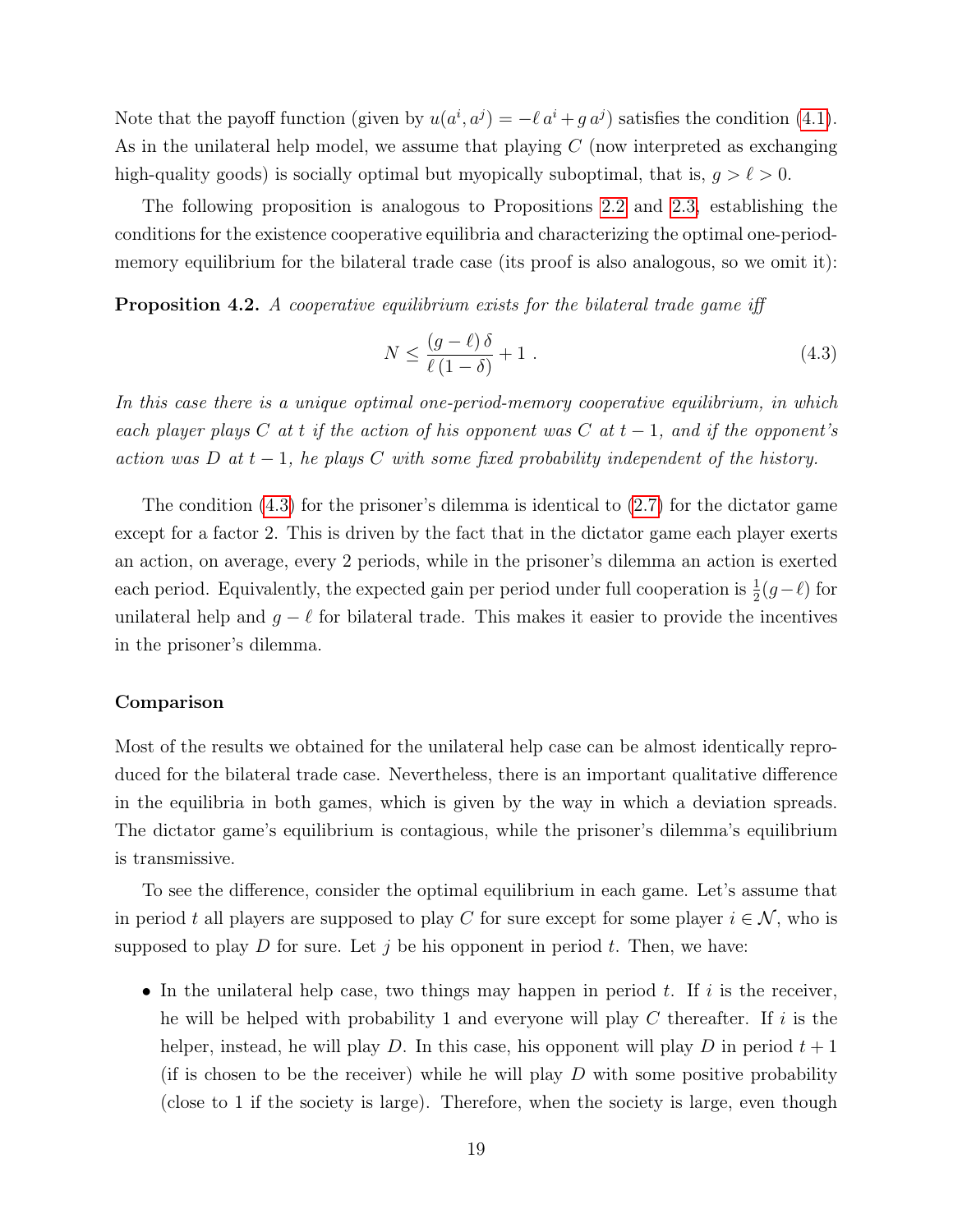on average the number of "infected" players is less than (and close to) one, there may be two "infected" players. After  $T$  periods, the number of players playing  $D$  ranges from 0 to  $2^T$ , but the average number of them converges to 0.

• In the bilateral trade case, both players i and j play an action. So, in period  $t + 1$ player *i* plays C for sure (since  $a_t^j = C$ ), while player *j* will play D (since  $a_t^j = D$ ) with some positive probability (close to 1 if the society is large), and the rest of the players will play  $C$  for sure. In this case we see that the number of players who play D is either 0 or 1. After T periods, the number of players playing  $D$  will still be 0 or 1, and the probability of total cooperation tends asymptotically to one.

As we see, the mechanism of transmission of punishments differs depending on the amount of information conveyed in the stage game. In the unilateral help case only one action is played, so the helper does not obtain information about the action that would have been played by the receiver. As a consequence, the mechanism used for keeping deviations on the society is contagious: with some probability it grows exponentially. This is necessary since after some player defects, his opponent is helped with probability  $\frac{1}{2}$  at  $t + 1$  and therefore "forgives" the past defection. Therefore, in order to guarantee that deviators are punished, the threat of a big contagion (happening with small probability) is needed. In the bilateral trade model, instead, two actions are played, so there is a higher transmission of information. In this case, the mechanism is transmissive: the punishment gets transmitted from player to player for a long time until some player "forgives" it. In this case, a deviator knows that, even though the effect of the defection in the society remains small for sure, it is also (very) persistent.

The expected fraction of cooperators in both cases has very similar dynamics, but the dynamics of the actual fraction of cooperators are more volatile in the unilateral help case.

## <span id="page-20-0"></span>5 Conclusions

This paper shows that cooperative behavior can be robustly sustained in large societies. By constructing explicit equilibria, we show that even when non-cooperative behavior takes place in every period (for example, due to behavioral players), it is possible to sustain cooperation in equilibrium. This contrasts with previously proposed equilibria, which were fragile to many perturbations of the unperturbed game.

We find that sustaining cooperative behavior in a robust manner requires balancing the incentives to defect and to forgive defections. Linear strategies are able to balance these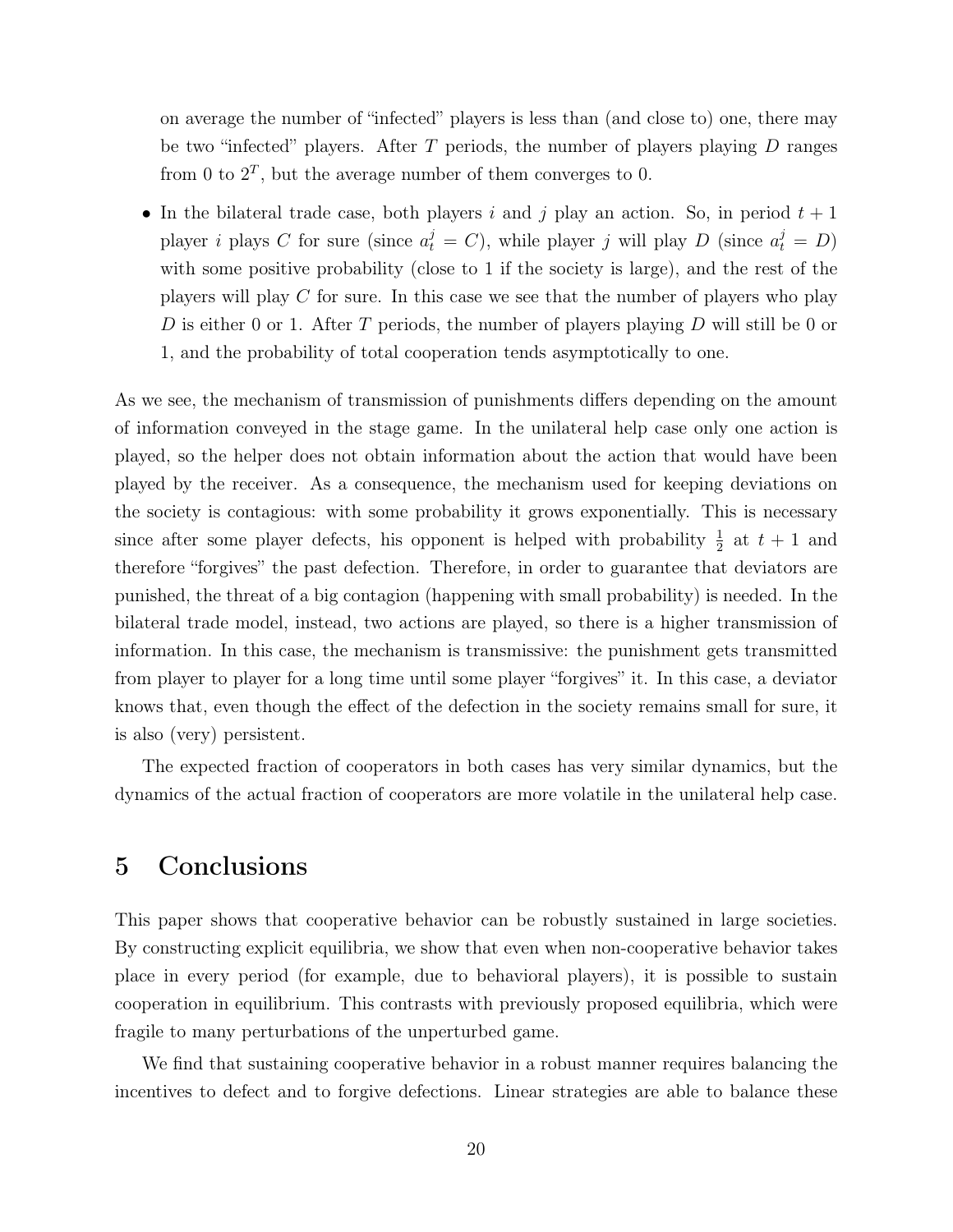incentives history by history. These can be implemented by simple one-period strategies, which are close to a tit-for-tat strategy when the society is large. This feature makes social punishments small on a per-period basis, but persistent enough to guarantee that players want to follow the equilibrium strategy. Also, we show that the existence of cooperative equilibria is robust to the introduction of trembles or behavioral types.

Overall, the simplicity of our equilibrium strategies (one-period memory), their robustness to perturbations and the smooth dynamics of aggregate variables provide us with neat insights into how cooperation can be sustained in large societies. Future research shall be devoted to extending our results to other games, and to empirically estimate the strength of our proposed mechanism for sustaining cooperative behavior in large groups of people.

## References

- Deb, J., 2008, "Cooperation and Community Responsibility: A Folk Theorem for Repeated Matching Games with Names," Working Papers 08-24, New York University, Leonard N. Stern School of Business, Department of Economics.
- Deb, J., and J. González-Díaz, 2011, "Community Enforcement beyond the Prisoner's Dilemma," Working paper.
- Ellison, G., 1994, "Cooperation in the Prisoner's Dilemma with Anonymous Random Matching," Review of Economic Studies, 61(3), 567–88.
- Ely, J. C., J. Hörner, and W. Olszewski, 2005, "Belief-Free Equilibria in Repeated Games," Econometrica, 73(2), 377–415.
- Ely, J. C., and J. Välimäki, 2002, "A Robust Folk Theorem for the Prisoner's Dilemma," Journal of Economic Theory, 102(1), 84–105.
- Harrington Jr., J. E., 1995, "Cooperation in a one-shot Prisoners' Dilemma," Games and Economic Behavior, 8(2), 364 – 377.
- Kandori, M., 1992, "Social Norms and Community Enforcement," Review of Economic Studies,  $59(1)$ , 63–80.
- Okuno-Fujiwara, M., and A. Postlewaite, 1995, "Social Norms and Random Matching Games," Games and Economic Behavior, 9(1), 79–109.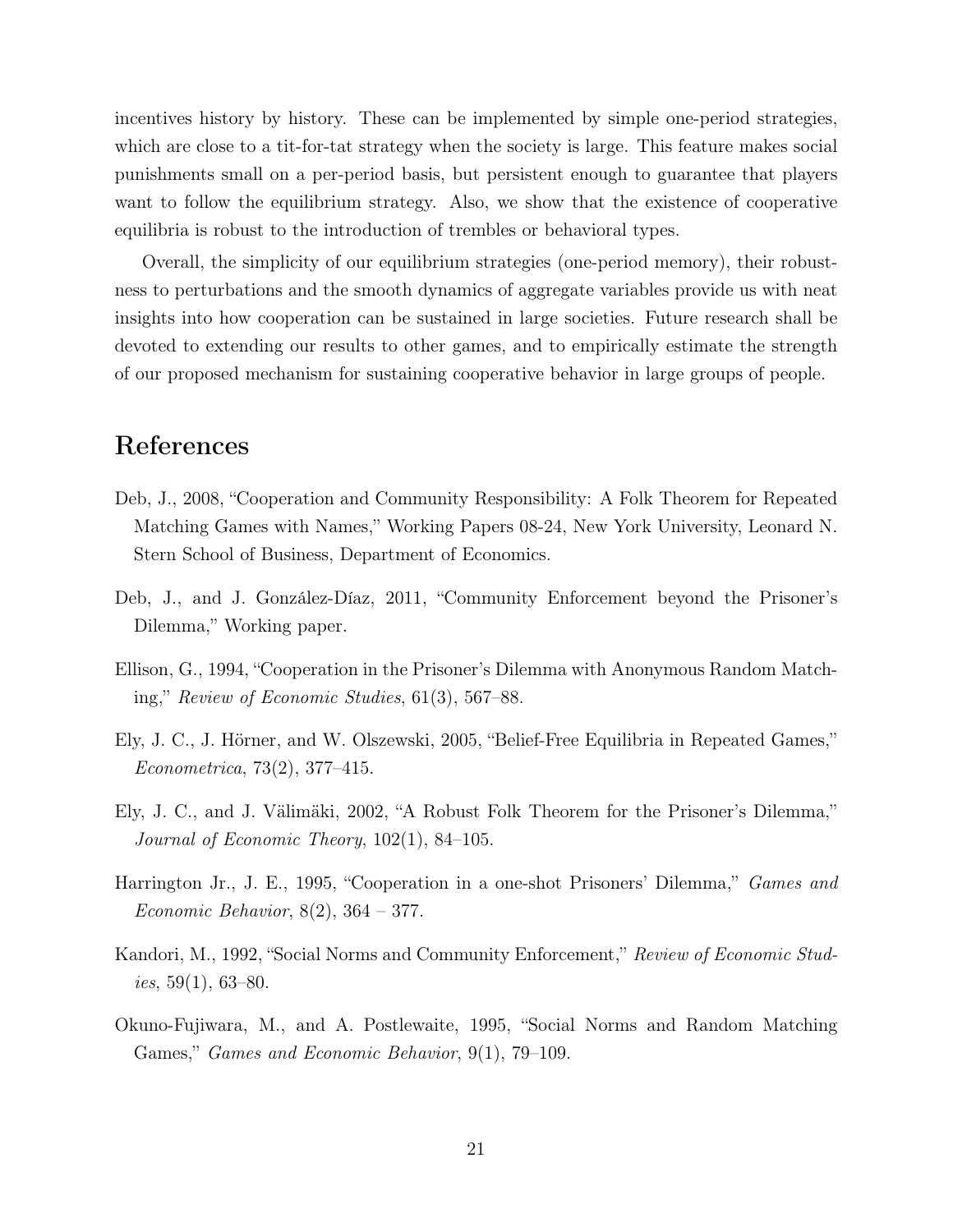- Piccione, M., 2002, "The Repeated Prisoner's Dilemma with Imperfect Private Monitoring," Journal of Economic Theory, 102(1), 70–83.
- Takahashi, S., 2010, "Community Enforcement When Players Observe Partners' Past Play," Journal of Economic Theory, 145(1), 42–62.

## A Omitted Proofs

#### Proof of Proposition [2.1](#page-7-2) (page [8\)](#page-7-2)

Proof. We will prove that a symmetric strategy profile that yields a linear law of motion satisfies  $\mathbb{E}_{t}[\alpha_{t+1}^{i}|a_{t}^{j}]$  $\mathcal{L}_t^j$  =  $\Psi(\alpha_t^i, \alpha_t^j)$ <sup>*t*</sup><sub>*t*</sub>), for some  $\Psi(\cdot, \cdot)$  linear (the reverse implication is trivial), and that this implies  $(2.4)$ . We prove it for a general (finite) set of actions A, as it is presented at the end of Section [2.2.](#page-5-3)

We first show that in any strategy profile that yields a linear law of motion, for any history  $h^t$  where player j plays  $\alpha_t^j$  $_t^j$ , the expected action in the next period (i.e.  $\mathbb{E}_t[\alpha_{t+1}^j]$ ) will only be a function of  $\alpha_t^j$  and the action played by his opponent at t, denoted by  $a_t^k$ . Note that for any player j and strategy  $\alpha^j$ , there exists a unique (history dependent) matrix  $M_t^j$ t such that  $\mathbb{E}_t[\alpha_{t+1}^j | a_t^k] = M_t^j a_t^k$ . So, by linearity,  $\mathbb{E}_t[\alpha_{t+1}^j] = M_t^j \bar{\alpha}_t^{-j}$  $t^{-j}$ . Therefore:

$$
\mathbb{E}_t[\bar{\alpha}_{t+1}^{-i}|a_t^i] = \frac{\sum_{j\neq i} M_t^j \bar{\alpha}_t^{-i}}{N-1} + \frac{\sum_{j\neq i} M_t^j (a_t^i - \alpha_t^j)}{(N-1)^2}.
$$

Each of the terms in the sum of the first term on the RHS in the previous expression encodes the change in the action of player  $j$  if he faced the exact same population as player i. Nevertheless, he faces player i instead of himself, so the second term on the RHS of the previous expression corrects this (note that  $\bar{\alpha}_t^{-i} + a_t^{i}/(N-1) = \bar{\alpha}_t^{-j} + \alpha_t^{j}/(N-1)$ ).

Assume  $(\alpha^i)_{i \in \mathcal{N}}$  yields a linear law of motion and is such that there exist two individual histories  $h^{j,t}, h^{j,t'} \in \mathcal{H}_{\text{ind}}$  such that  $\alpha^j(h^{j,t}) = \alpha^j(h^{j,t'})$  and  $\mathbb{E}_t[\alpha^j(h^{j,t})|h^{j,t}, a_t^k] \neq$  $\mathbb{E}_t[\alpha_t^j]$  $t^j(h^{j,t'}, a_{t'}^k]$  for all j (recall that the strategy profile is symmetric) for some  $a_t^k = a_{t'}^k$ . This implies that  $M_t^j$  $t^{j}(h^{j,t}) \neq M^{j}_{t'}$  $t^j(t^{j,t'})$ . Let  $h^t \equiv (h^{j,t})^N$  and  $h^{t'} \equiv (h^{j,t'})^N$  be the aggregate histories where the corresponding individual histories are  $h^{j,t}$  and  $h^{j,t'}$  for all j, respectively. Then, note that

$$
\mathbb{E}[\bar{\alpha}_{t+1}^{-i}|h^t, a_t^i] = \frac{1}{N-1} M_t^j(h^{j,t}) a_t^i + \frac{N-2}{N-1} M_t^j(h^{j,t}) \bar{\alpha}_t^{-i}(h^{j,t}),
$$
  

$$
\mathbb{E}[\bar{\alpha}_{t+1}^{-i}|h^{t'}, a_{t'}^i] = \frac{1}{N-1} M_t^j(h^{j,t'}) a_{t'}^i + \frac{N-2}{N-1} M_t^j(h^{j,t'}) \bar{\alpha}_t^{-i}(h^{j,t'}).
$$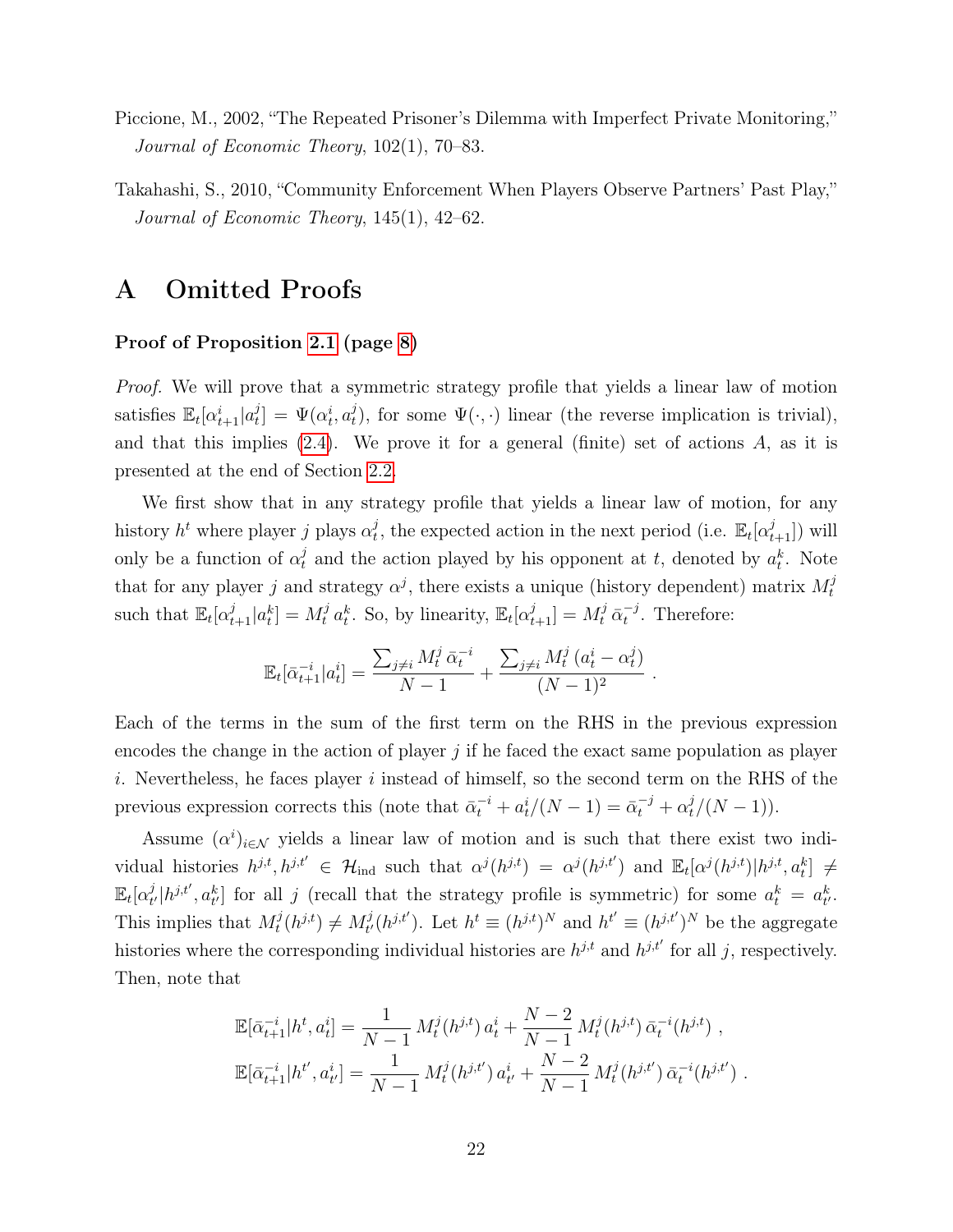Since  $M_t^j$  $t^j(h^{j,t})$  and  $M_t^j$  $t^j(t^{j,t'})$  are independent of  $a_t^i$  and  $a_{t'}^i$ , and since they are different, there is no  $\Lambda$  such that equation  $(2.3)$  is satisfied. This is a contradiction.

Let  $\Psi(\alpha_t^i, \alpha_t^j)$  $\mathbf{E}_{t}[\alpha_{t+1}^{i}|\alpha_{t}^{i}, a_{t}^{j}]$  $t_t^{j}$  followed by the players, where  $a_t^{j}$  $t<sub>t</sub>$  is the action received by player *i* at t and  $\Psi : \Delta(A) \times A \rightarrow \Delta(A)$ . As usual, we extend  $\Psi$  to  $\Delta(A) \times \Delta(A)$  using linearity. Then

<span id="page-23-0"></span>
$$
\Lambda(\alpha^i, \alpha^{-i}) = \sum_{j \neq i} \left( \frac{\Psi(\alpha^j, \alpha^i)}{(N-1)^2} + \sum_{k \neq i, j} \frac{\Psi(\alpha^j, \alpha^k)}{(N-1)^2} \right) = \sum_{j \neq i} \frac{\Psi(\alpha^j, \alpha^{-j})}{N-1} . \tag{A.1}
$$

Fix  $j \neq i$ . Note that, by assumption, the LHS of the previous expression is linear in  $\alpha^{j}$ (since  $\Lambda$  is linear and  $\alpha^{-i}$  is linear in  $\alpha^{j}$ ). Furthermore, all terms in the sum of the RHS are linear in  $\alpha^j$  except, maybe,  $\Psi(\alpha^j, \alpha^{-j})$ . Nevertheless, since the equality holds for all  $\alpha^{j} \in \Delta(A), \Psi(\cdot, \cdot)$  is linear in the first argument.

To prove the linearity of  $\Psi$  fix  $j \neq i$ . Note that, by assumption, the LHS of [\(A.1\)](#page-23-0) is linear in  $\alpha^i$  and  $\alpha^j$  (keeping constant  $\alpha^k$  for  $k \neq j$ ). In the sum of the middle term, all terms in  $\Psi(\alpha^k, \alpha^i)$  and  $\Psi(\alpha^j, \alpha^k)$ , for  $k \neq i, j$ , are clearly linear in  $(\alpha^i, \alpha^j)$ . Therefore,  $\Psi(\alpha^j, \alpha^i)$  is equal to a sum of terms linear in  $(\alpha^i, \alpha^j)$ , and therefore it is itself linear. Therefore the first part of the theorem holds.

To prove  $(2.4)$ , note that the terms of the middle equality in  $(A.1)$  can now be simplified using the fact that, as we have just proven,  $\Psi$  is linear. It is easy to see that the first term coincides with  $\frac{\Psi(\bar{\alpha}^{-i}, \alpha^i)}{N-1}$  $\frac{\alpha^{-1}$ ,  $\alpha^{0}}{N-1}$ . The second term can be expressed as follows

$$
\sum_{j \neq i} \sum_{k \neq i,j} \frac{\Psi(\alpha^j, \alpha^k)}{(N-1)^2} = \frac{\Psi(\sum_{j \neq i} \alpha^j, \sum_{k \neq i} \alpha^k)}{(N-1)^2} - \sum_{j \neq i} \frac{\Psi(\alpha^j, \alpha^j)}{(N-1)^2}
$$

$$
= \Psi(\bar{\alpha}^{-i}, \bar{\alpha}^{-i}) - \frac{1}{N-1} \Psi(\bar{\alpha}^{-i}, \bar{\alpha}^{-i})
$$

 $\Box$ 

This shows the result.

#### Proof of Proposition [2.2](#page-9-2) (page [9\)](#page-9-2)

*Proof.* Let's fix t and let  $p^{-i}$  be the fraction of players other than player i who play C in period t. This differs from  $\bar{\alpha}_t^{-i}$  in that  $p^{-i}$  is the realization of the randomizations of the players. Then, we compute the incentives for each realization, and the linearity on the payoff and continuation value functions make the use of  $p^{-i}$  instead of  $\bar{\alpha}_t^{-i}$  equivalent, but more convienient. In this case, the indifference condition imposes

<span id="page-23-1"></span>
$$
-(1-\delta)\ell + \delta V\left(\frac{1}{N-1}\Psi_C^R + \frac{N-2}{N-1}\Psi(p^{-i},p^{-i})\right) = \delta V\left(\frac{1}{N-1}\Psi_D^R + \frac{N-2}{N-1}\Psi(p^{-i},p^{-i})\right). \tag{A.2}
$$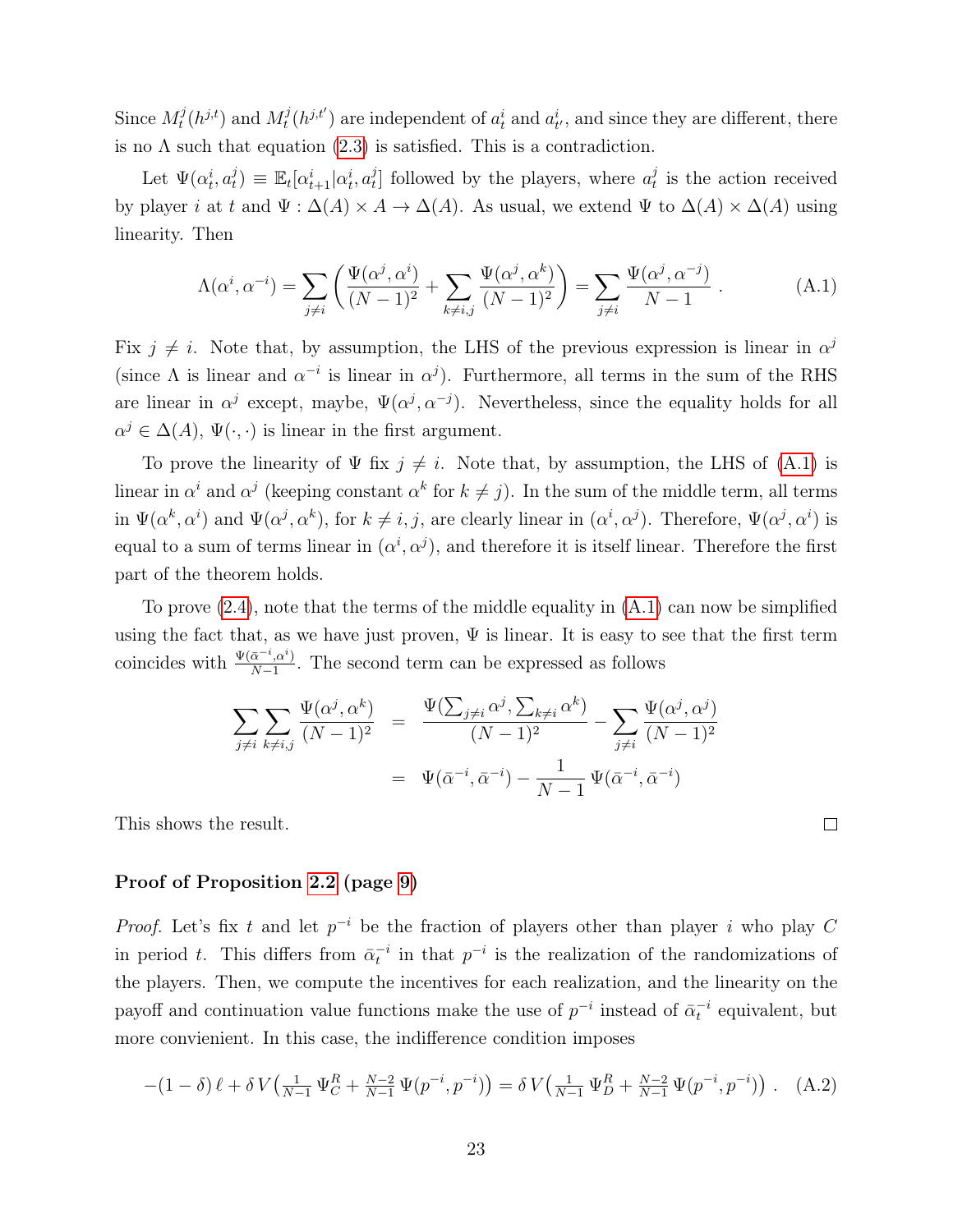We also have the standard Bellman equation for the continuation value:

<span id="page-24-1"></span>
$$
V(p^{-i}) = \frac{1}{2} \left[ -(1 - \delta) \ell + \delta V \left( \frac{1}{N-1} \Psi_C^R + \frac{N-2}{N-1} \Psi(p^{-i}, p^{-i}) \right) \right] + \frac{1}{2} \left[ -(1 - \delta) p^{-i} g + \delta V \left( \frac{1}{N-1} \left( \Psi^H(p^{-i}) + \frac{N-2}{N-1} \Psi(p^{-i}, p^{-i}) \right) \right] \right].
$$
 (A.3)

Since as we know  $V(\cdot)$  is linear, the previous equations are satisfied only if:

<span id="page-24-0"></span>
$$
N = \frac{g - \ell}{2\,\ell} \frac{(\Psi_C^R - \Psi_D^R) \,\delta}{2 - (\Psi_C^H - \Psi_D^H + \Psi_C^R - \Psi_D^R) \,\delta} + 1 \,. \tag{A.4}
$$

The RHS of this equation is increasing in  $\Psi_C^H$  and  $\Psi_C^R$ , and decreasing in  $\Psi_D^H$  and  $\Psi_D^R$ . Given that they belong to  $[0, 1]$ , the maximum N that can be part of a cooperative equilibrium is given by plugging  $\Psi_C^H = \Psi_C^R = 1$  and  $\Psi_D^H = \Psi_D^R = 0$ , which leads to [\(2.7\)](#page-9-0).  $\Box$ 

#### Proof of Proposition [2.3](#page-9-3) (page [10\)](#page-9-3)

*Proof.* We proceed as in the proof of Proposition [2.2.](#page-9-2) We isolate  $\Psi_C^R$  from the equilibrium condition [\(A.4\)](#page-24-0). We plug it in the indifference condition [\(A.2\)](#page-23-1) and the Belleman equation [\(A.3\)](#page-24-1), and we get the following expression for the value function:

$$
V(p^{-i}) = \frac{\ell (N-1)}{2 \delta (\Psi_C^R - \Psi_D^R)} \left( \frac{1}{2} \left( \Psi_D^H + \Psi_D^R \right) \delta + (1 - \delta) p^{-i} \right)
$$
(A.5)

Note that from equation [\(A.4\)](#page-24-0) we know that  $\Psi_C^R > \Psi_D^R$ . Also, if  $\Psi_C^R < 1$  we can increase  $\Psi_C^R$ and  $\Psi_D^R$  in the same amount leaving [\(A.4\)](#page-24-0) the same but increasing the continuation value. Therefore,  $\Psi_C^R = 1$ . Note that, since the value function is increasing in  $\Psi_D^R$  but independent of  $\Psi^H_C$ , we can increase both still satisfying [\(A.4\)](#page-24-0) until  $\Psi^H_C = 1$ . Finally, it is easy to verify that the value function is decreasing in  $\Psi_D^R$  when we change  $\Psi_D^R$  and  $\Psi_D^H$  so that equation [\(A.4\)](#page-24-0) holds, so  $\Psi_D^R = 0$ .  $\Box$ 

#### Proof of Corollary [2.1](#page-11-0) (page [11\)](#page-11-0)

The proof relies on constructing a strategy analogous to the 2-actions strategy. Playing C is identified with playing  $a^{SO}$  and playing D with playing  $a^{LE}$ . Therefore,  $\alpha_t^i$  should be interpreted as the probability of playing  $a^{SO}$  and  $1 - \alpha_t^i$  as the probability of playing  $a^{LE}$ . Also, in order to construct the equilibrium, we specify that the continuation strategy treats past actions different from  $a^{SO}$  in the same way. In this case, since  $a^{LE}$  provides the highest myopic payoff, it is easy to see that there are no incentives to deviate to an action different from  $a^{LE}$  or  $a^{SO}$ , since the continuation play is independent of the action played. In this case, equation  $(2.8)$  is then just a generalization of  $(2.7)$  to arbitrary payoffs.